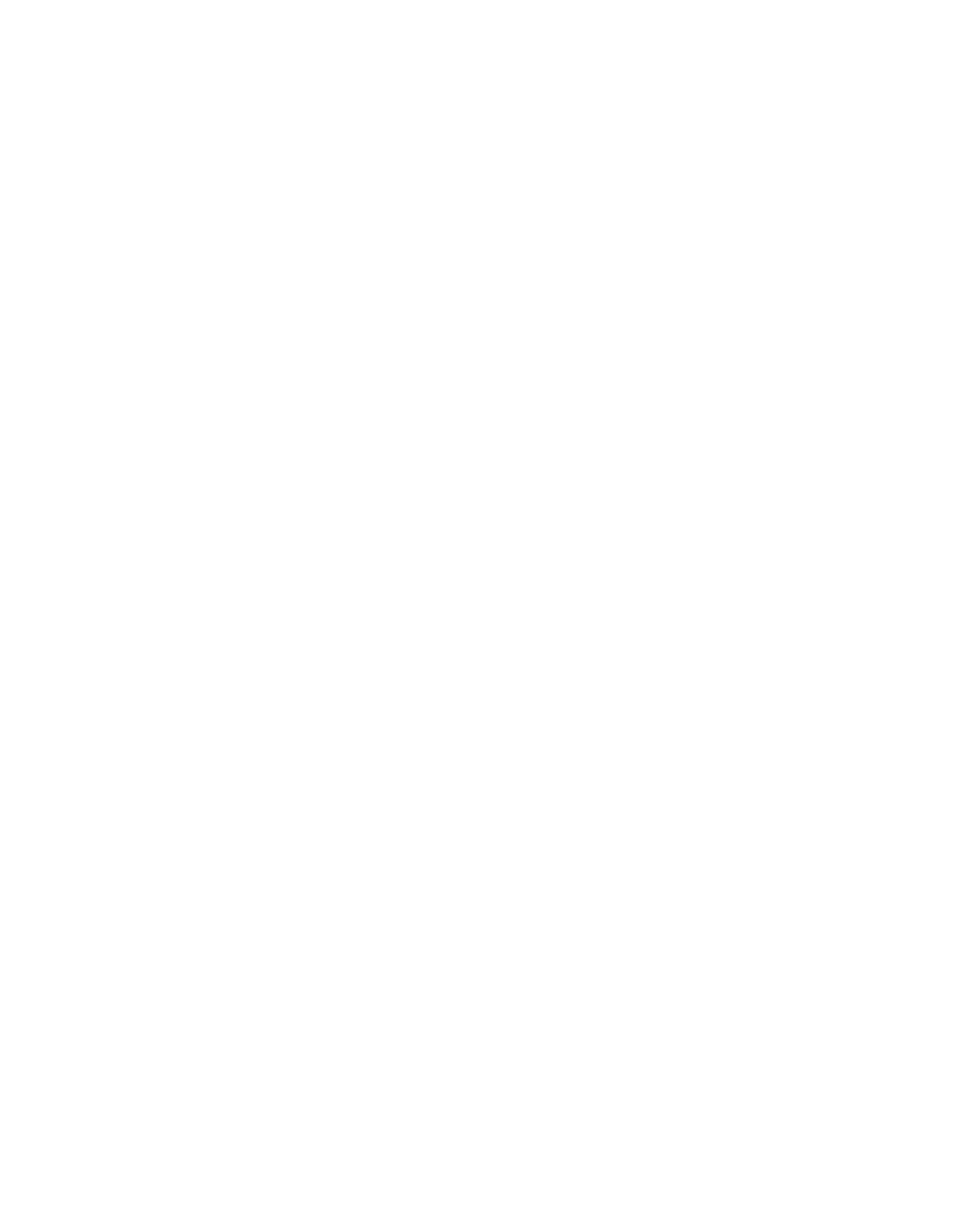## **This document is a product of Critical Care Services Ontario (CCSO)**

The Provincial Epilepsy Monitoring Unit (EMU) Guidelines for Ontario is the result of a collaborative effort between CCSO, the Epilepsy Implementation Task Force (EITF), and Provincial Neurosurgery Ontario (PNO). The EITF was established in June 2013 to develop and implement a provincial framework to maximize value from the system of epilepsy care in Ontario. Their first task was to develop protocols for Epilepsy Monitoring Units in Ontario for diagnostic evaluation for epilepsy surgery in patients with medically refractory epilepsy. The EITF works in collaboration with PNO to support equitable and timely access to neurosurgical care, including epilepsy surgery, and to help maintain the province's neurosurgical capacity.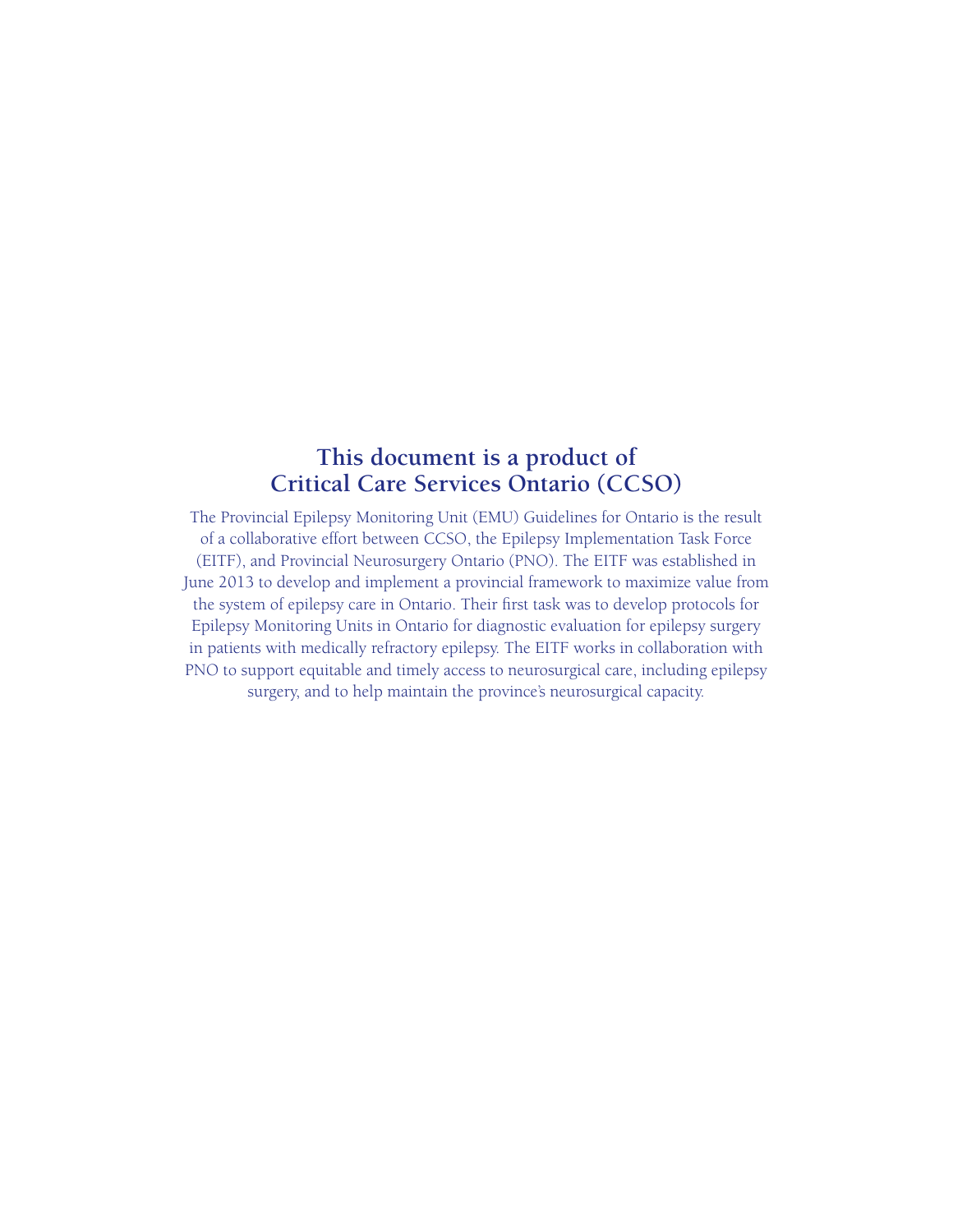## **How to Use This Document**

This document outlines protocols and provides guidelines for EMUs for diagnostic evaluation for epilepsy. It can be used as a guide for neurosurgical centres with EMU beds. The protocols are based on current processes in existing EMUs and represent expectations for the highest standards of epilepsy care.

These protocols are recommendations only.

**For information about this document, please contact:**

Critical Care Services Ontario Phone: 416-340-4800 x 5577 Email: ccsadmin@uhn.ca Website: www.criticalcareontario.ca

CCSO is funded by the Government of Ontario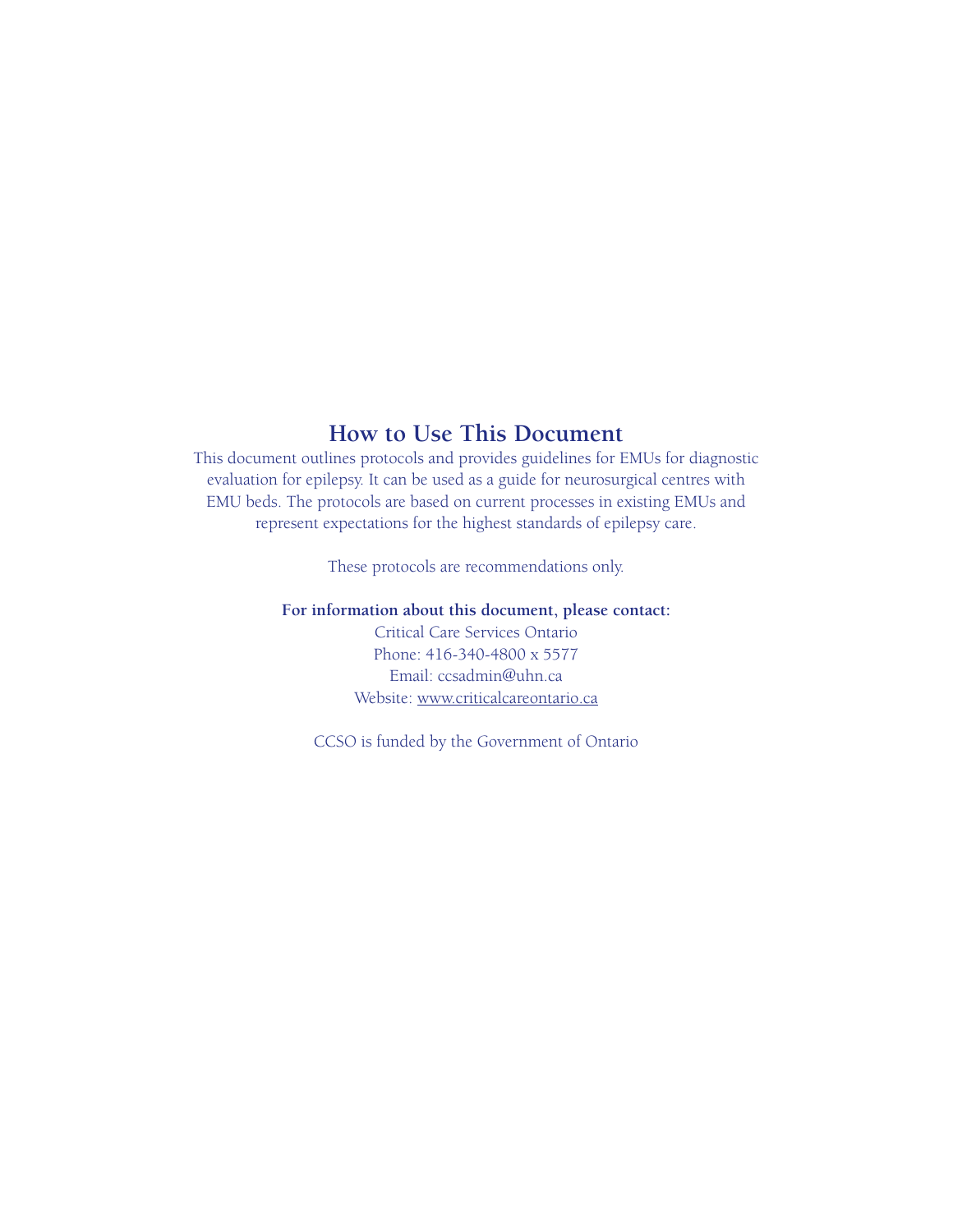# **Version Control**

| Name of document             | Provincial Epilepsy Monitoring Unit (EMU) Guidelines for Ontario |  |  |
|------------------------------|------------------------------------------------------------------|--|--|
| <b>Version 1.0</b>           | Created January 2014                                             |  |  |
| <b>Suggested next review</b> | January 2016                                                     |  |  |
| <b>Approved by</b>           | The Epilepsy Implementation Task Force (EITF)                    |  |  |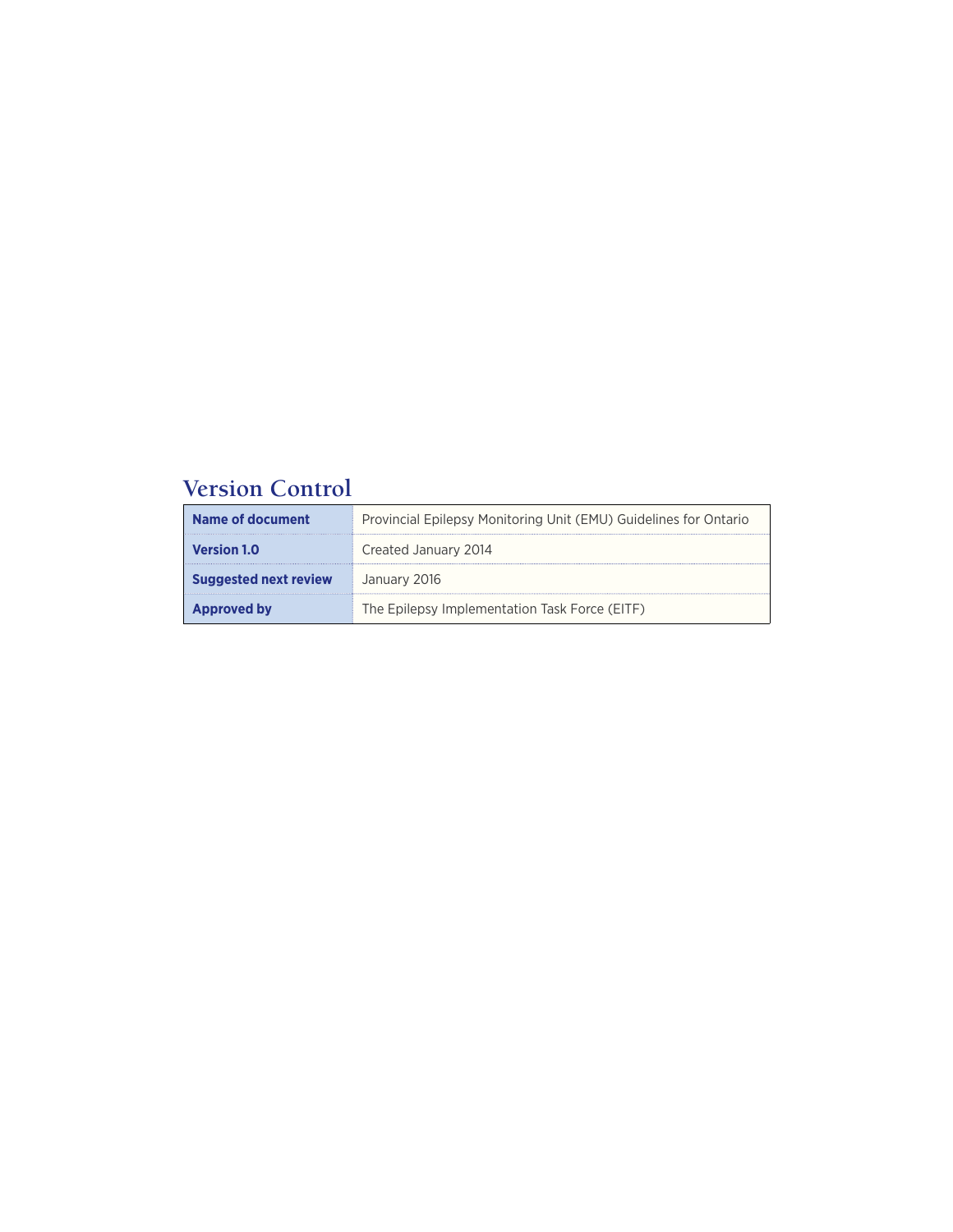## **Acknowledgements**

We would like to thank the following individuals for their support and guidance in the development of these guidelines:

| <b>Name</b>                 | <b>Title/Role</b>                                                                            | <b>Organization</b>                    |
|-----------------------------|----------------------------------------------------------------------------------------------|----------------------------------------|
| Dr. Sharon Whiting          | Paediatric Neurologist                                                                       | Children's Hospital of Eastern Ontario |
| Dr. Carter Snead            | EITF Co-Chair, Neurologist                                                                   | The Hospital for Sick Children         |
| <b>Brenda Flaherty</b>      | EITF Co-Chair<br>Executive VP & Chief Operating Officer                                      | <b>Hamilton Health Sciences</b>        |
| Srini Bulusu                | Charge Technologist                                                                          | Children's Hospital of Eastern Ontario |
| Dr. Jorge Burneo            | Adult Neurologist                                                                            | London Health Sciences Centre          |
| Elizabeth Ferguson          | Director, Centre for Brain & Behaviour,<br>Trauma, Adolescent Medicine,<br>Inpatient Surgery | The Hospital for Sick Children         |
| Dr. Cristina Go             | Paediatric Neurologist                                                                       | The Hospital for Sick Children         |
| Dr. Rajendra Kale           | <b>Adult Neurologist</b>                                                                     | The Ottawa Hospital                    |
| Dr. Rajesh RamachandranNair | Paediatric Neurologist                                                                       | McMaster Children's Hospital           |
| Elyse Sandison              | <b>EEG Technologist</b>                                                                      | London Health Sciences Centre          |
| Nat Shampur                 | Charge Technologist, Neurophysiology                                                         | University Health Network              |
| Dr. Michelle Shapiro        | <b>Adult Neurologist</b>                                                                     | <b>Hamilton Health Sciences</b>        |
| Rohit Sharma                | Charge Technologist                                                                          | The Hospital for Sick Children         |
| Dr. Taufik Valiante         | Adult Neurosurgeon                                                                           | University Health Network              |
| Dr. Richard Wennberg        | <b>Adult Neurologist</b>                                                                     | University Health Network              |

#### Please see Appendix 4 for the EITF membership

*Disclaimer: The contents of these guidelines may change over time. Clinicians and hospital administrators should use sound judgment for individual patient encounters. Critical Care Services Ontario, the Epilepsy Implementation Task Force, and Provincial Neurosurgery Ontario strongly recommend evidence-based practices.*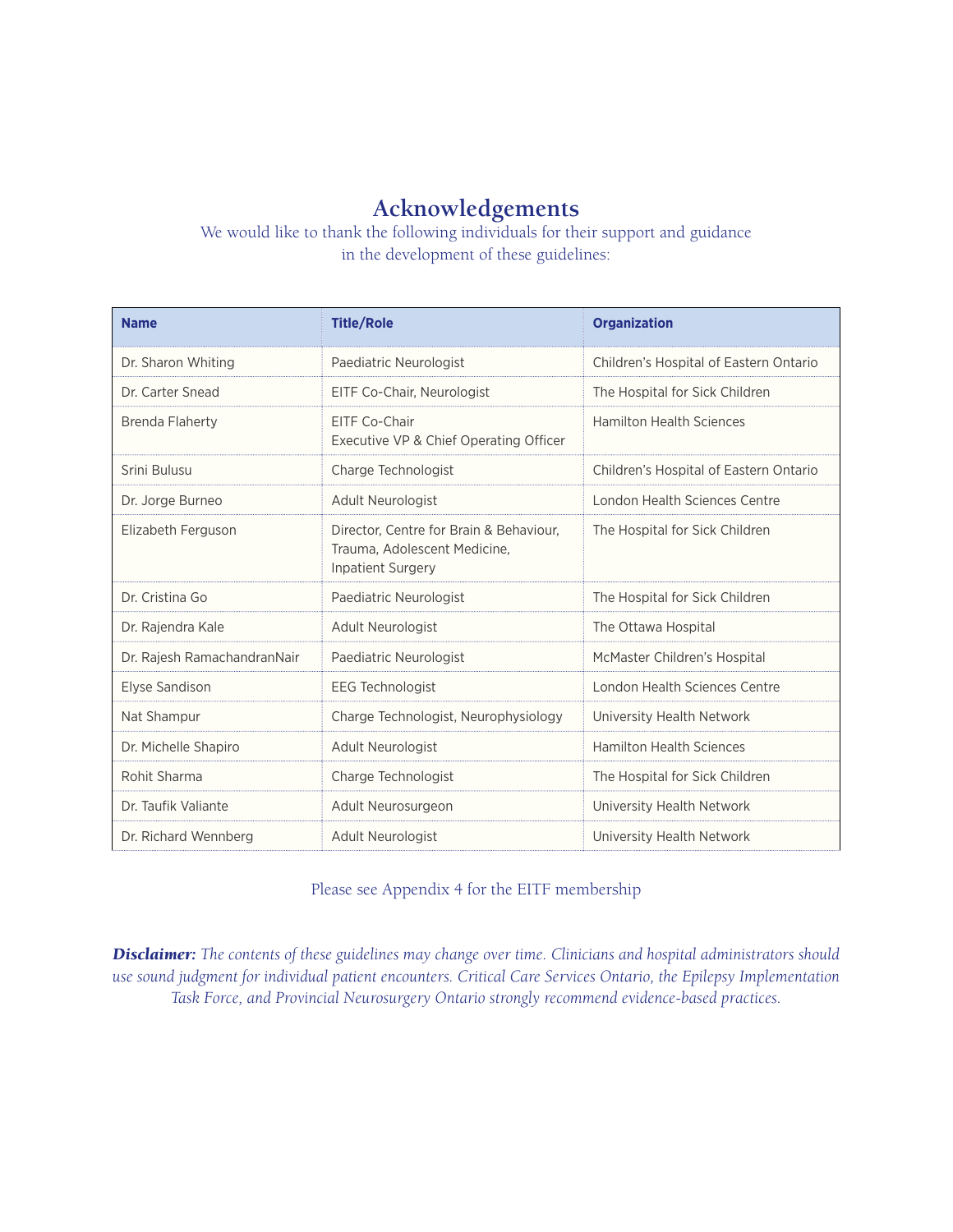

www.criticalcareontario.ca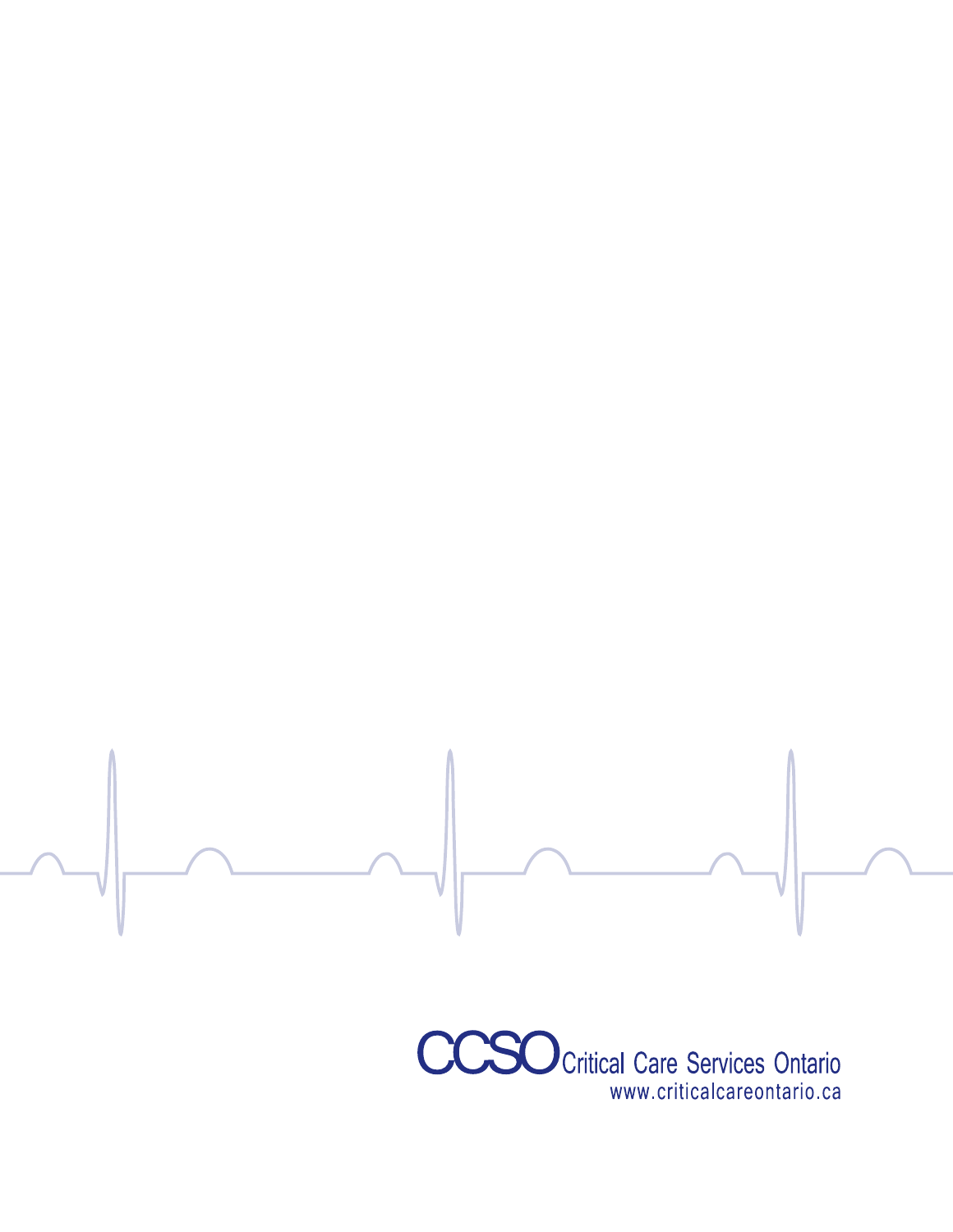# **CONTENTS**

Provincial Epilepsy Monitoring Unit (EMU) Guidelines for Ontario Critical Care Services Ontario | January 2014

| <b>ACRONYMS</b>                                                               | 9               |
|-------------------------------------------------------------------------------|-----------------|
| <b>BACKGROUND AND RELEVANCE</b>                                               | 10              |
| <b>INDICATIONS FOR EMU ADMISSION</b>                                          | 11              |
| <b>EMU PERSONNEL</b> – Roles, Qualifications & Responsibilities               | $12 \,$         |
| 1. EMU Epileptologist                                                         | $12 \,$         |
| 2. EMU Technologist                                                           | 13              |
| 3. EMU Nurse                                                                  | $17\phantom{.}$ |
| 4. Neuropsychologist                                                          | 19              |
| 5. Medical Social Worker/Clinical Psychologist/Psychiatrist/                  |                 |
| Community Epilepsy Liaison                                                    | 20              |
| <b>EMU EQUIPMENT</b>                                                          | 23              |
| <b>SAFETY IN THE EMU</b>                                                      | 25              |
| <b>REFERENCES</b>                                                             | 26              |
| <b>APPENDIX 1</b> Product Material Safety Data Sheet (MSDS) Attachments       | 27              |
| <b>APPENDIX 2</b> Suggested Management of Acute Seizures during EMU Admission | 28              |
| <b>APPENDIX 3</b> Ontario Epilepsy Centres Providing Further Information      |                 |
| <b>Regarding Monitoring</b>                                                   | 30              |
| <b>APPENDIX 4</b> Epilepsy Implementation Task Force (EITF) Membership        | 31              |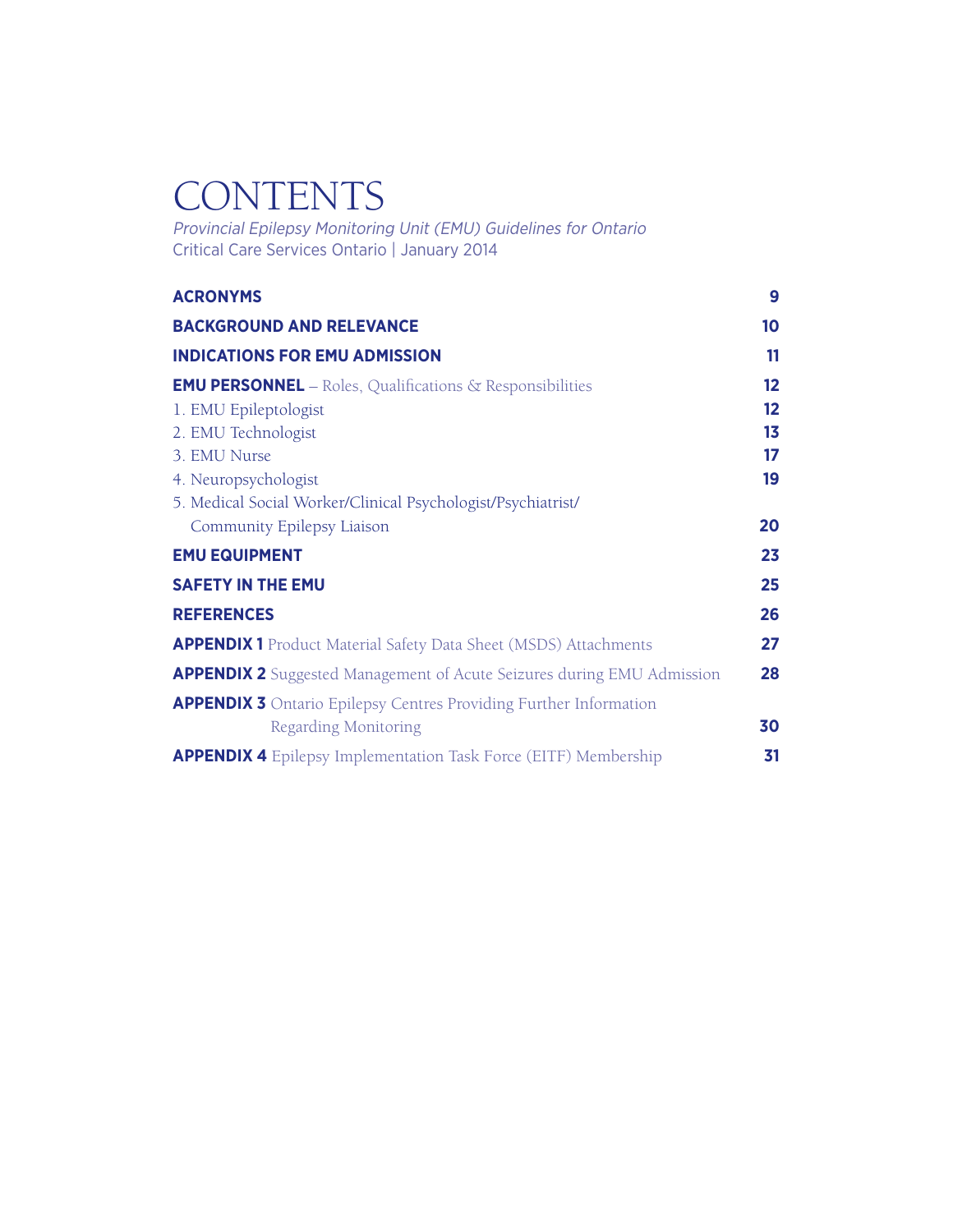## **Acronyms**

| <b>ABC</b>        | Antecedent - Behaviour - Consequence                                        |
|-------------------|-----------------------------------------------------------------------------|
| <b>ACGIH</b>      | American Conference of Governmental Industrial Hygienists                   |
| <b>AED</b>        | Anti-Epileptic Drug                                                         |
| <b>APBN</b>       | American Board of Psychiatry and Neurology, Inc.                            |
| <b>BP</b>         | <b>Blood Pressure</b>                                                       |
| CAET              | Canadian Association of Electrophysiology Technologists                     |
| <b>CBRET</b>      | Canadian Board of Registration of Electroencephalograph Technologists, Inc. |
| CCOT              | Critical Care Outreach Team                                                 |
| CCSO              | Critical Care Services Ontario                                              |
| <b>CNN</b>        | Certification in Neuroscience Nursing                                       |
| <b>CPO</b>        | College of Psychologists of Ontario                                         |
| <b>CPSO</b>       | College of Physicians and Surgeons of Ontario                               |
| <b>CSCN</b>       | Canadian Society of Clinical Neurophysiologists                             |
| <b>DSM</b>        | Digital Switch Matrix                                                       |
| <b>DZP</b>        | Diazepam                                                                    |
| <b>ECG or EKG</b> | Electrocardiogram                                                           |
| EEG               | Electroencephalography                                                      |
| EITF              | Epilepsy Implementation Task Force                                          |
| <b>EMG</b>        | Electromyogram                                                              |
| EMU               | Epilepsy Monitoring Unit                                                    |
| EOG               | Electro-Oculogram                                                           |
| <b>HR</b>         | Heart Rate                                                                  |
| HV                | High Voltage                                                                |
| ICU               | Intensive Care Unit                                                         |
| IN                | Intranasal                                                                  |
| IV                | Intravenous                                                                 |
| LZP               | Lorazepam                                                                   |
| MD                | Medical Doctor                                                              |
| <b>MRP</b>        | Most Responsible Physician                                                  |
| <b>NAS</b>        | Network-Attached Storage                                                    |
| <b>OCSWSSW</b>    | Ontario College of Social Workers and Social Service Workers                |
| <b>PNO</b>        | Provincial Neurosurgery Ontario                                             |
| <b>PNES</b>       | Psychogenic Non-Epileptic Seizure                                           |
| PPE               | Preventive Protective Equipment                                             |
| PR                | Per Rectum                                                                  |
| <b>PTZ</b>        | Pan-Tilt Zoom                                                               |
| Q12H              | Every 12 Hours                                                              |
| <b>RET</b>        | Registered Electroencephalography Technologist                              |
| <b>RN</b>         | Registered Nurse                                                            |
| <b>RR</b>         | Respiratory Rate                                                            |
| <b>SAN</b>        | Storage Area Network                                                        |
| <b>SL</b>         | Sub-Lingual                                                                 |
| <b>VPN</b>        | Virtual Private Network                                                     |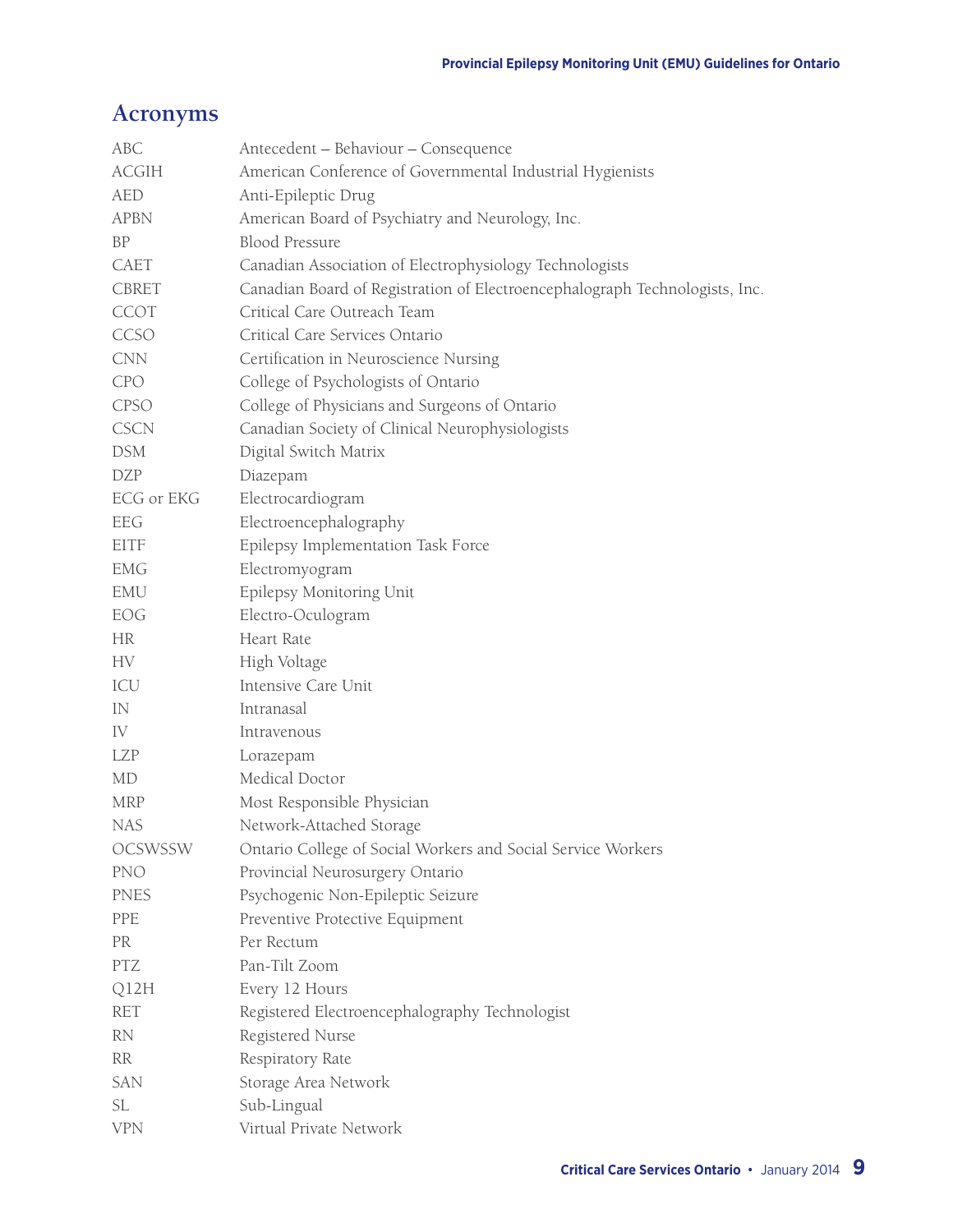## **Background and Relevance**

Epilepsy Monitoring Unit (EMU) – Consists of inpatient beds in a hospital dedicated to monitoring of patients with epilepsy, and suspected epilepsy, using simultaneous recording of video and EEG over extended periods of time, and a multidisciplinary team of Epileptologist(s), EEG Technologist(s), nurses, Neuropsychologist(s) and Medical Social Worker(s)/Clinical Psychologists/Psychiatrist/Community Epilepsy Liaison. The EMU is part of a comprehensive epilepsy program.

The Epilepsy Implementation Task Force (EITF) was established in June 2013 as a sub-committee of Provincial Neurosurgery Ontario (PNO) to develop and implement a provincial framework to maximize value from the system of epilepsy care in Ontario, this will include:

- Improving access to care by coordinating resources and wait lists
- • Establishing standardized protocols across centres and
- Developing supports for primary care providers

Critical Care Services Ontario (CCSO) supports provincial planning activities of PNO, including the EITF.

One of the first tasks of the EITF is to improve coordination of epilepsy care through the development of provincial clinical protocols. This document outlines protocols and provides guidelines for EMUs for diagnostic evaluation for epilepsy, and considers the following:

- I. Indications for EMU Admission
- II. EMU Personnel/Staffing
	- a. Roles
	- b. Qualifications
	- c. Responsibilities
- III. EMU Equipment
	- a. Amplifier and Device Specifications
	- b. Technological Considerations
	- c. Network and Storage
- IV. Safety in the EMU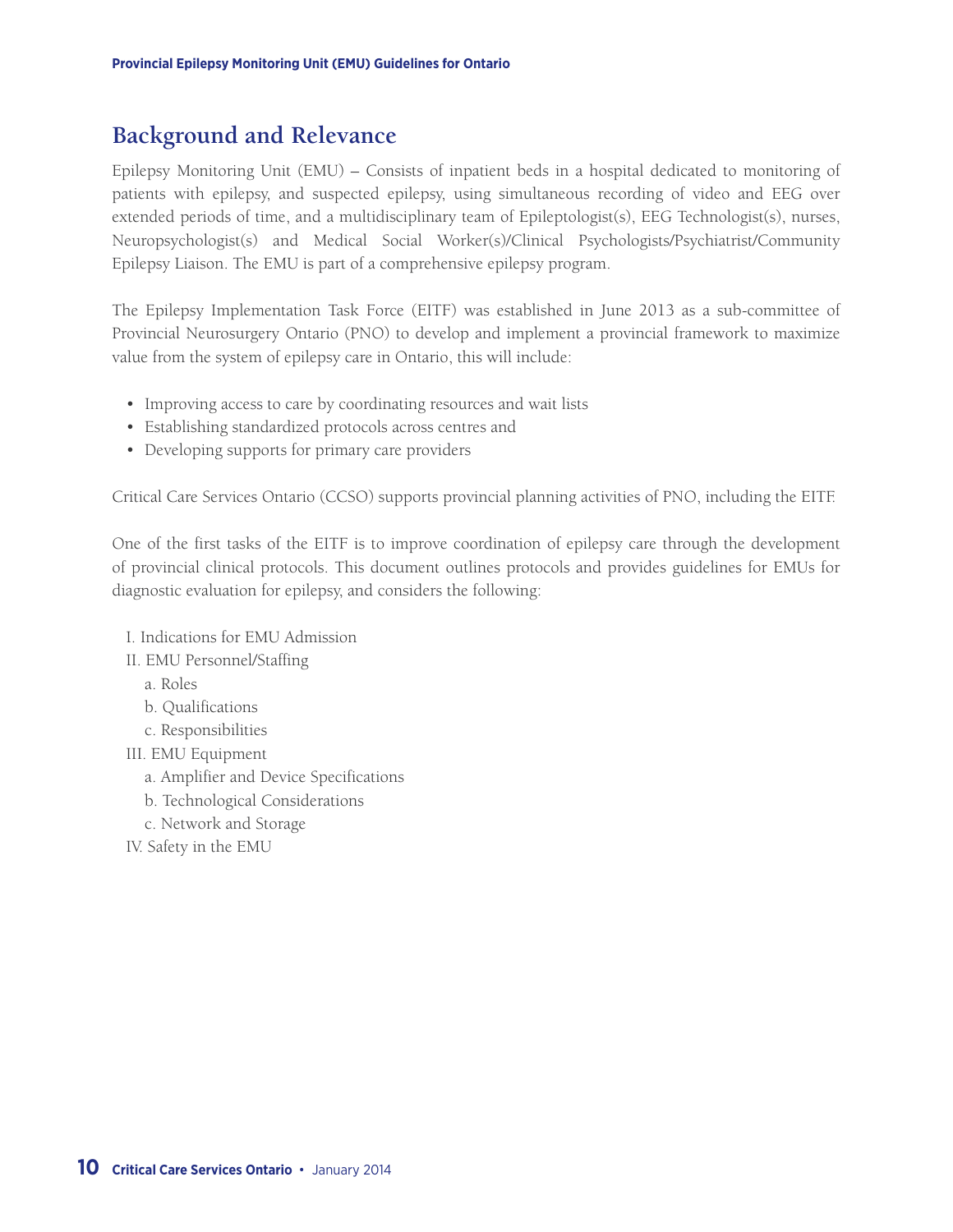## **Indications for EMU Admission**

#### **Diagnosis**

- • Identification of epileptic paroxysmal electrographic and/or behavioral abnormalities. These include seizures, overt, clinical and subclinical and documentation of interictal epileptiform discharges, EEG and or behavioral abnormalities to assist in the diagnosis of seizures.
- • Diagnosis of paroxysmal non-epileptic events
- Proper diagnosis of the epilepsy syndrome can then help direct the management and determine if patient can benefit from epilepsy surgery, further medication management, diet therapy and neurostimulation devices

#### **Classification**

- • Patients with a diagnosis of epilepsy but poor classification of the clinical seizure types
- Patients with a diagnosis of epilepsy for further classification of epilepsy syndrome

#### **Epilepsy Surgery**

• Patients with documented epilepsy in whom epilepsy surgery is being considered. These patients should be evaluated by an Epileptologist either before or during admission to the EMU to decide on drug tapering, deciding on the types of seizures to be recorded, and the optimal number of seizures to be recorded.

#### **Treatment**

- • To modify treatment in a safe environment (rapid modification of antiepileptic drugs)
- • To initiate immunomodulatory treatment (particularly immunoglobulin treatment) that requires intravenous access, vital signs and EEG monitoring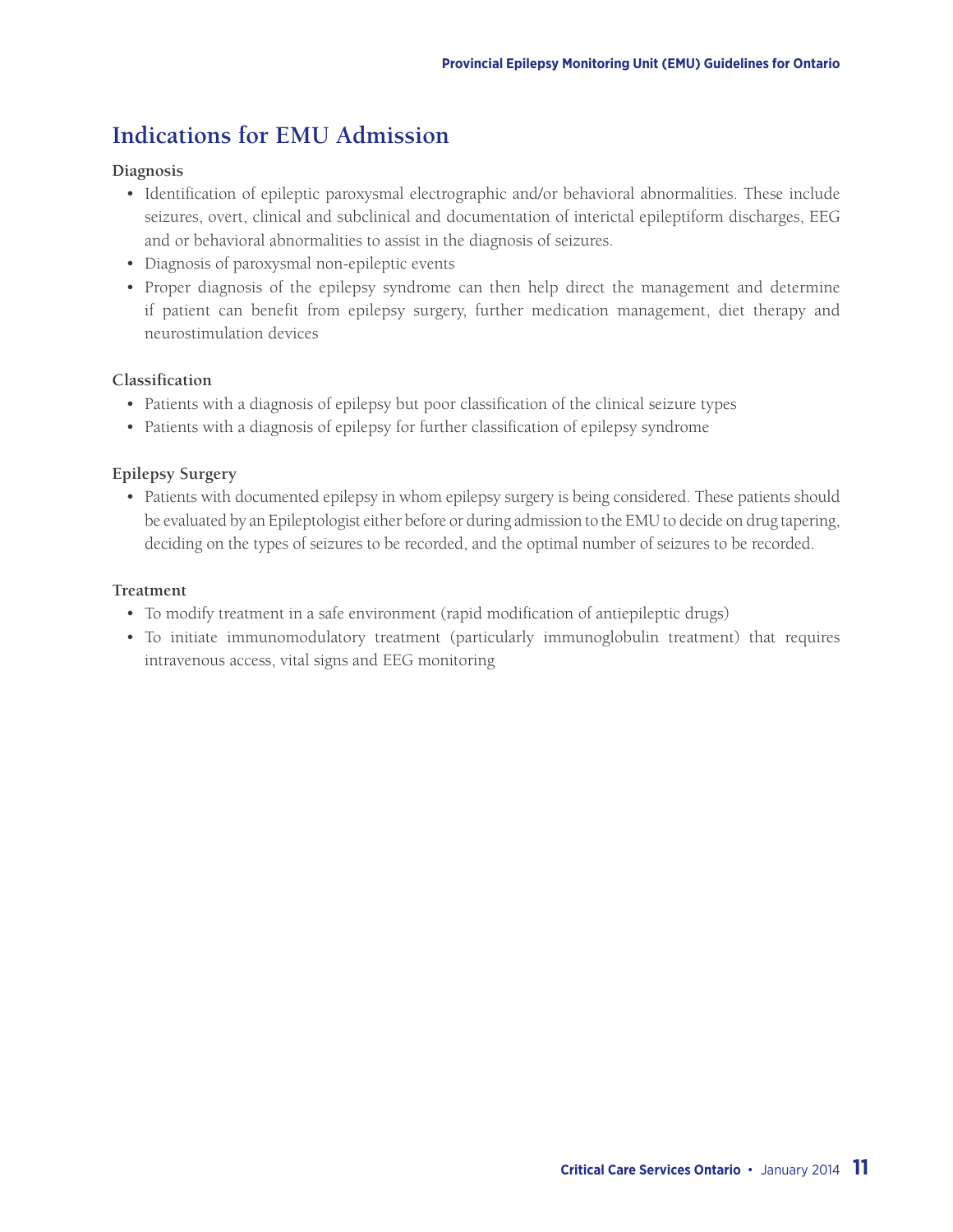# **EMU Personnel – Roles, Qualifications & Responsibilities**

# **1. EMU Epileptologist**

#### **Qualifications and Training:**

- 1. Clinical fellowship training in epilepsy and video-EEG for at least 12 months in a specialized center in Canada, the USA or abroad;
- 2. Recognized as a neurologist by the College of Physicians and Surgeons of Ontario (CPSO); and
- 3. Certification for EEG reporting (EEG examination by the Canadian Society of Clinical Neurophysiologists or APBN exam in Epilepsy) is mandatory. Neurologists who have/had been reporting Video EEG recordings without supervision in any jurisdiction in Canada or the USA anytime in or before 2013 are exempt from EEG/epilepsy examination.

#### **Role of the Medical Director in the EMU:**

• The Medical Director of an EMU is an EMU Epileptologist who will provide leadership to the multidisciplinary team of health professionals and ensure day-to-day functioning of the EMU according to provincial guidelines. The Medical Director is responsible for the quality of care delivered in the EMU beds ensuring evidence-based care.

#### **Responsibilities:**

- • Process of admission (which includes pre-admission tapering of medications and ensuring that rescue medications like LZP/DZP instructions are given to patient/caregivers), and changing of medication during the admission (may be needed to enable recording of habitual events/seizures). In situations where the most responsible physician (MRP) is not an Epileptologist, the MRP will assume this specific role in collaboration with the Epileptologist.
- • Initiation of recordings (discuss with EEG Technologist regarding need for extra scalp electrodes like extra sub-temporal/midline, etc., EMG channels, EOG, etc. are needed for the particular patient)
- Decide on duration of recordings
- Review of recordings
- • Communication with patients and family (paediatrics)
- • Preparation of video-EEG reports and discharge summaries
- Caring for medical issues that may arise during admission
- • Discussing results of studies in seizure conferences to decide treatment (medical or surgical) and/or referral to a major epilepsy center (when the case requires intracranial evaluation or surgical treatment not available in the system)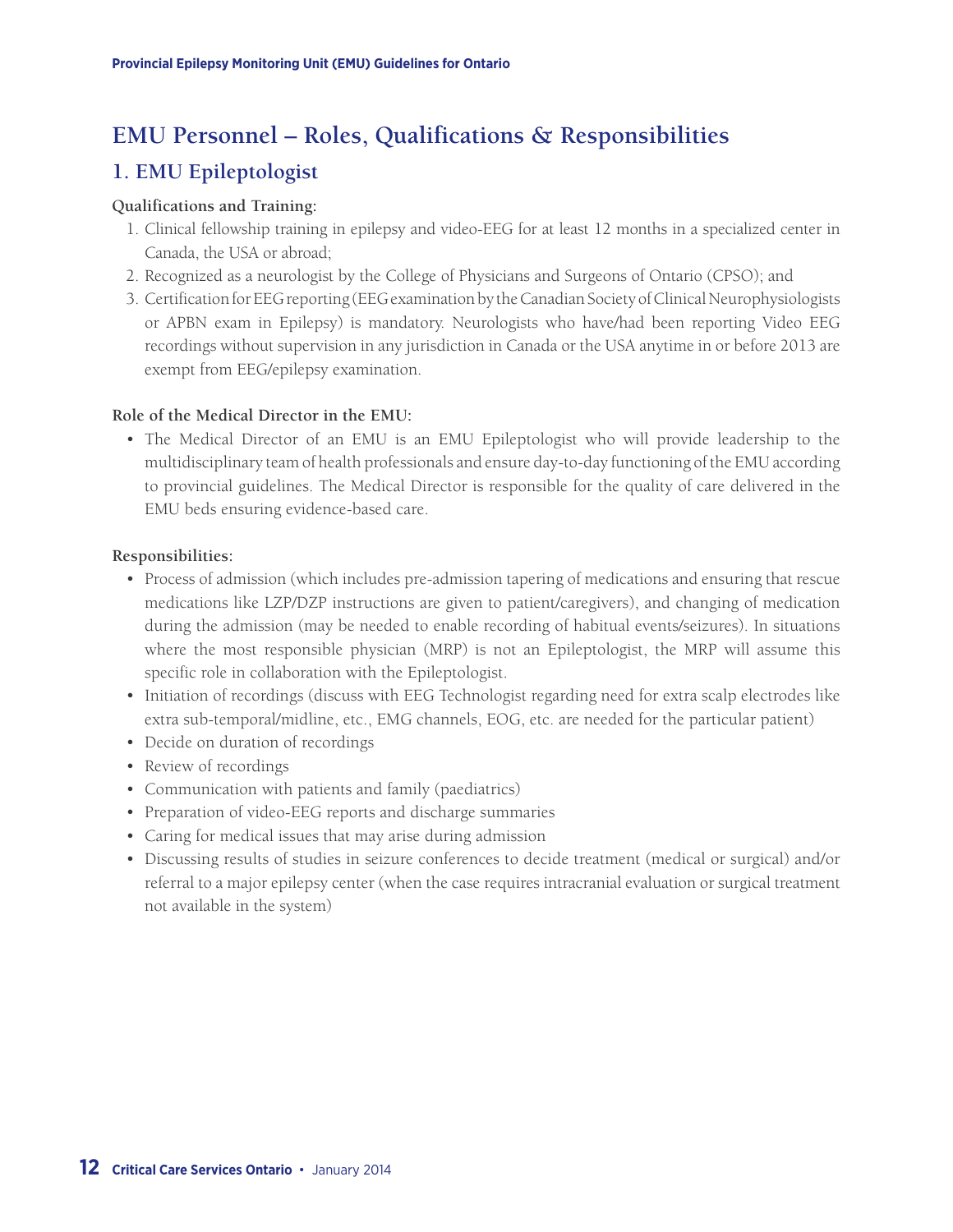### **2. EMU Technologist**

#### **Qualifications and Training:**

- 1. Epilepsy Monitoring Technologist (EMU Tech) should be a Registered Electroencephalograph Technologist (RET) certified by the Canadian Board of Registration of Electroencephalograph Technologists, Inc. (CBRET Inc.). CBRET Inc. is the only national organization that provides a qualifying examination.
- 2. Electroencephalograph (EEG) Technologists in Canada are trained either through college-based diploma programs in Electrophysiology or in hospital-based EEG training programs:
	- i. **Hospital-Based Programs:** Must include 10 hours of structured learning per week for students in training, have at least one (1) CBRET Inc. Registered Technologist, have a full-time or major parttime Electroencephalographer who is an M.D. and a certified member of the Canadian Society of Clinical Neurophysiologists (CSCN).
	- ii. **College-Based Diploma Programs:** Diploma program must include a minimum of 500 hours of EEG instruction. (Refer to www.cbret.org)

#### **Role of the EMU Technologist in the EMU and Responsibilities:**

} *Please refer to Mizrahi (1999) for further details regarding EMU Technologist role and responsibilities*

#### *Patient Set-Up for Epilepsy Monitoring*

- Introduce patients to the physical layout of the EMU
- Explanation of electrode application and recording procedures

#### *Electrode Application*

- Electrode application is done using the international 10-20 System of Electrode Placement and/or the extended 10-10 System Electrode Placement systems are to be used to determine the location of electrode positions utilized for the localization of abnormal waveforms and seizures during an EMU study
- } *Please refer to Jasper (1958) for further details regarding the 10-20 System of Electrode Placement and Chatrian (1985) for the extended 10-10 System Electrode Placement*
	- In addition to the 21 standard electrodes, apply extra leads for artefact monitoring and for further localization as required. These include, but are not limited to Electro-oculogram (EOG), Electrocardiogram (EKG) and Electromyogram (EMG).
	- • A system reference electrode is required for recording and its position/location must be identified and annotated at the start of the EMU recording. To prevent contamination of the EMU recording, the choice of system reference should be carefully selected such that it is not located near the epileptogenic area of interest.
	- • To prevent leakage current entering the patient, the application of a ground electrode is a must for EMU recording. The technologist must ensure that there is only one ground electrode on the patient to avoid the potential risk of a ground loop.
- } *Please refer to www.caet.org for minimal technical guidelines for EEG*
- It is recommended that, in order to lower impedances, each electrode site should be rubbed with an abrasive skin preparation prior to lead application. The impedances should be at acceptable levels that are between 1000-5000 ohms.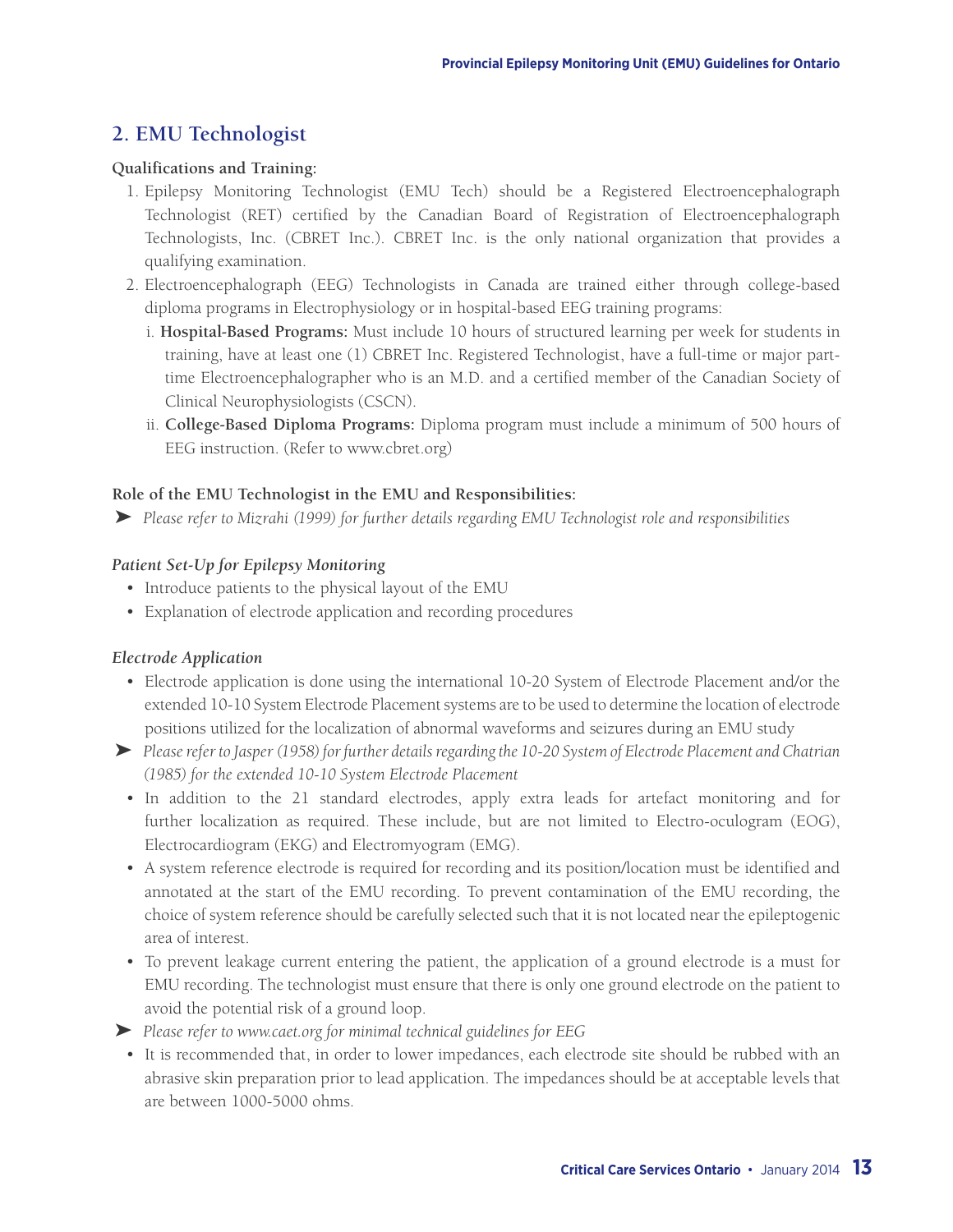#### **Caution: When using skin abrasive products, care must be taken to prevent skin rupture and bleeding.**

• Signal quality of EMU recordings is improved by stable electrode application. Depending on the lab's electrode application policies, either a water-soluble conductive paste (short-term studies) or an etherbased and ether-free product such as collodion (long-term studies) may be used for electrode application. However, for the best quality electrode application and signal quality, collodion is recommended for adhesion to scalp. Extreme caution must be exercised with handling and storage of collodion.

**Note:** Collodion is a safe product to use for electrode application as long as vapors are below Ontario Regulations (see below). Table 1 provides the occupational exposure values for both ethanol and ethyl ether as specified in the regulation respecting Control of Exposure to Biological or Chemical Agents – made under the Ontario Occupational Health and Safety Act.

• The Time-Weighted Average Exposure Value (TWAEV) is the maximum allowable average concentration of the substance in the air, calculated for an 8-hour day or 40-hour workweek. The Short-Term Exposure Value (STEV) is the maximum average concentration of the substance in the air, for any 15-minute period. Both values are presented in parts per million (ppm).

#### **Table 1**

| <b>Agent</b>       | TWAEV (ppm) | STEV (ppm) |
|--------------------|-------------|------------|
| <b>Ethanol</b>     | LOOO        |            |
| <b>Ethyl Ether</b> | 100         | 500        |

- • When using collodion for electrode application, proper ventilation must meet established standards for safety (see Appendix 1 for products Material Safety Data Sheet [MSDS] attachments)
- Therefore, a separate preparation room with a system of local exhaust to control emissions is required for safe electrode application. Ideally, the exhaust hood should be located to the side of the patient's head to draw collodion vapors away from both staff and patients. It is recommended that the exhaust ventilation unit have a 120 cubic feet per minute (CFM) fan @ 0.8 external static pressure (esp).
- • Another alternative is to limit the use of collodion by using smaller quantity (single-use) tubes to control fume dispersion/accidental spillage
- • A carbon filter mask with particulate respirators with nuisance level organic vapour control may also be used in conjunction with the local exhaust system to limit exposure to emissions
- • To protect exposure to skin, impervious clothing including gloves, gowns, and lab coats as appropriate is recommended
- • Eye protection in the form of chemical safety goggles, glasses or full-face shield is recommended. A properly maintained eyewash station must be installed in the collodion application room.
- } *Please refer to Jarrar, Buchhalter, Williams, McKay and Luketich (2011) for further details regarding electrode application*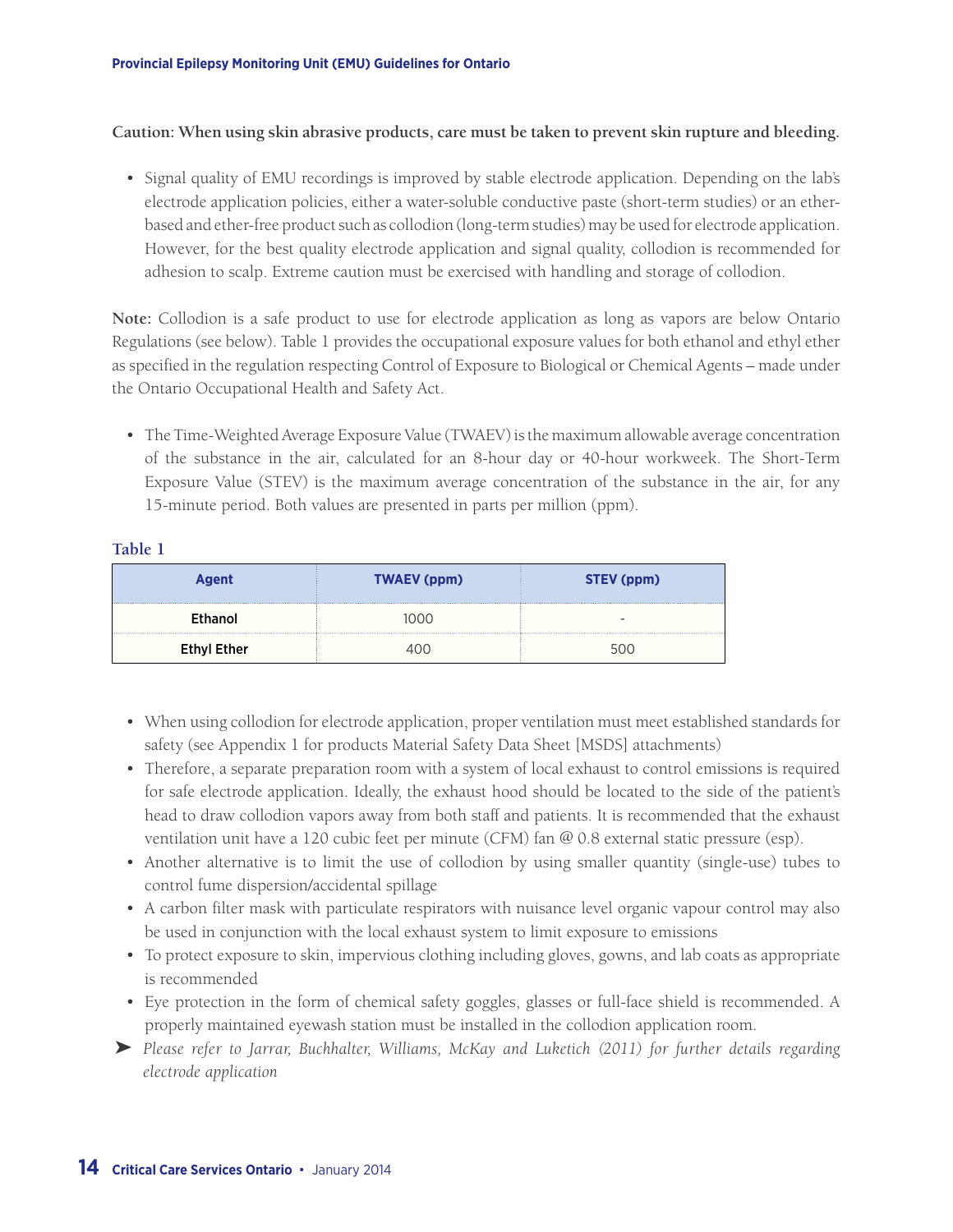#### *Patient Safety*

- • During application of electrodes on the patient (while the patient is seated or lying on bed), standard precautions to prevent accidental falls and injuries are to be taken. It is highly recommended to cover the patient's eyes while using collodion with an air pump to prevent accidental spraying.
- • Electrodes must be applied in a systematic fashion to prevent entanglement utilizing cable management techniques like cable ties, wraps and cable tube covers to prevent accidental strangulation during sleep while in the EMU in accordance to hospital's entanglement policies
- The electrode amplifier must be properly secured and wrapped in a heatproof pouch to prevent accidental burn to the patient or accidental disconnection of electrodes during monitoring
- All EMU beds must be equipped with proper safety bumper pads to protect the patient during seizures
- • Mittens may be used with difficult patients to prevent accidental and/or intentional disconnection of electrodes
- • Use of a head wrap, burn net or conforming bandage to secure electrodes is highly recommended with difficult patients to prevent accidental and/or intentional disconnection of electrodes. If used, daily scalp checks are required to assess for development of pressure sores.
- Patients on whom medication is being tapered during EMU stay must have an IV in place along with an EKG and O2 saturation monitor
- • Age appropriate restraints (if needed) to be used as required following hospital's restraint policies
- • All rooms must be equipped with a 'Nurse Call' button at the bedside, separate from seizure pushbutton marker

#### *Initiate EMU Equipment for Continuous Video EEG Monitoring: Day 1*

- • Following electrode application and verification of acceptable impedances, a 10-minute baseline EEG should be recorded to test the integrity of the electrode application (e.g. rule out salt bridges and electrode artefacts)
- • During this recording, HV and photic stimulation may be performed as part of the baseline set-up
- Once the patient is settled in the EMU the seizure safety guidelines are reviewed with the patient and/ or attendant. Patient and/or attendant are instructed on the importance of completing the seizure log sheet for documentation.
- The push-button alarm is tested by the patient and/or caregiver
- • Both the video and infrared camera (including audio) are tested prior to the start of the EMU recording
- The EMU Tech then initiates the EMU equipment for day 1 continuous video EEG monitoring

#### *Review and Mark Seizures, Push-Button Events and Automatic Seizure and Spike Detections for EMU Epileptologist: Day 2*

- The EMU Tech checks EMU patients in the morning and rechecks at the end of their shift, reviews patient seizure and push button log, re-gels and/or reapplies any electrodes that have become loose, detached or are otherwise not functioning properly
- • This sequence must be carried out every day that the patient is in the EMU, until he or she is discharged

#### *Data Management: Archival and Pruning EEG and Video Segments for Storage*

• All EEG and video data is reviewed, marked and annotated by the EMU Tech for Electroencephalographer or clinical Neurophysiologist to review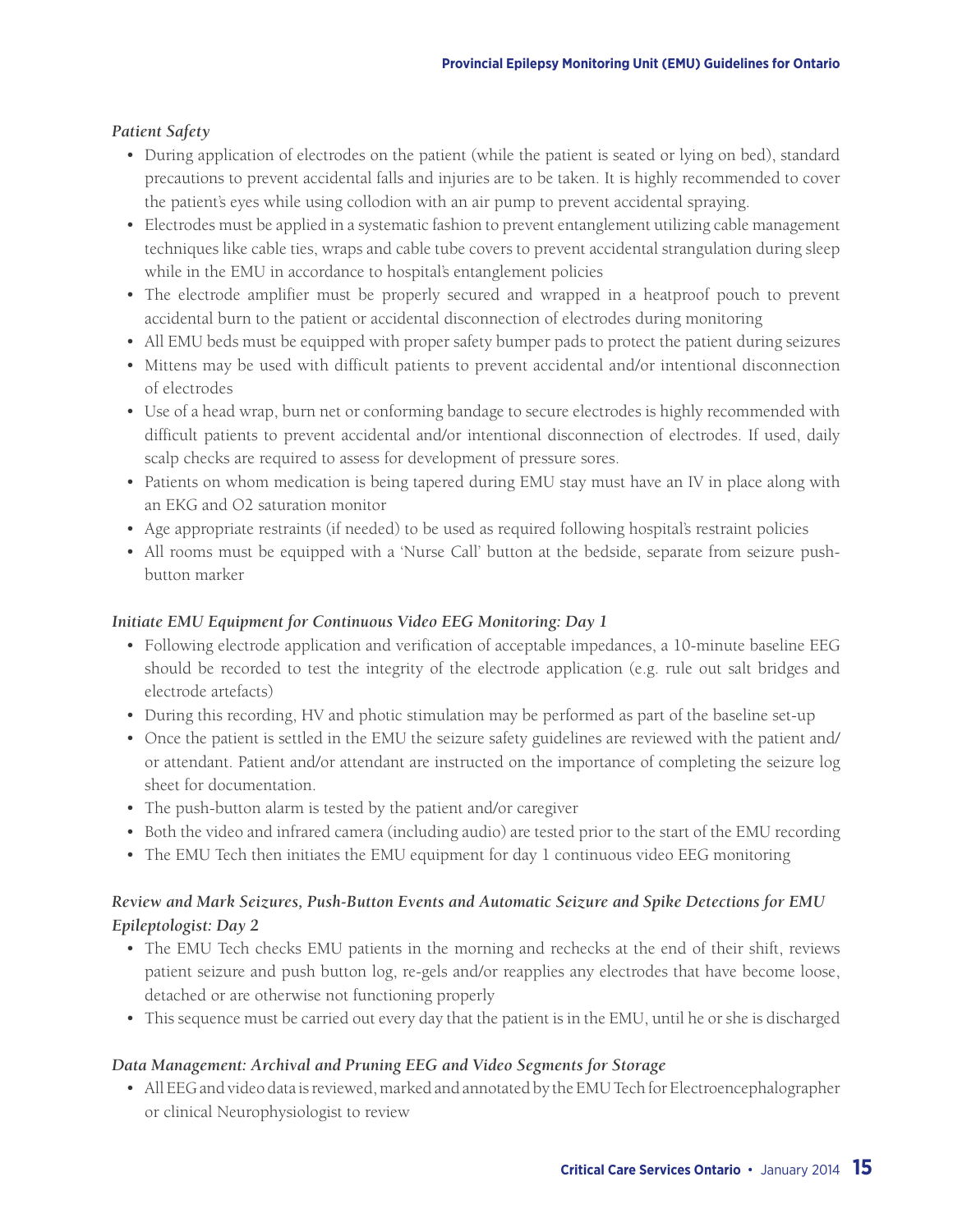- • Following data interpretation, relevant EEG or entire EEG file and video segments are archived to a centralized server as per naming conventions used in the individual institutions. Data management on recording stations need to be managed as needed (e.g. local copies on acquisition station hard drives may need to be deleted based-on available space) to continue uninterrupted recording and prevent lack of storage space locally. Each EMU acquisition unit must have enough storage space to store data on the local hard drives for a minimum of 7 days.
- • Provide both technical and computer back-up for problems that may arise during the monitoring session
- • EMU Technologists should be assigned to take care of the EMU patients during their stay. It is recommended that an EMU Tech be on-call to provide both technical and computer support to resolve issues during the monitoring session. This support is necessary to prevent data loss and decreased hardware and software downtime during an EMU session when several patients are monitored simultaneously.
- • VPN (virtual private network) access from home to the EMUs is desirable (using local hospital clients and guidelines). This enables remote review for troubleshooting should problems arise afterhours.

#### *Clean and Discharge Patient*

- The EMU session is stopped following directive from the clinical team managing the patient (e.g., once the desired number of seizures is captured and the clinical question for the EMU admission has been answered).
- • Using appropriate PPE (preventive protective equipment), electrodes are removed using appropriate techniques (e.g., collodion remover is recommended as a safe acetone-free solution to remove electrodes). **Caution: The use of Acetone is discouraged.**

#### **Caution: Proper care and precaution must be utilized to prevent any spills to patient's eyes when using any solution to remove electrodes from the scalp.**

- EMU Technologists should wear gloves and goggles when removing electrodes from the scalp
- The patient's hair should be washed and dried by an EMU Tech once all the electrodes are removed from the scalp in a paediatric setting. In the adult EMU setup, the patient will wash and clean the scalp/hair after the EMU Tech removes the electrodes. If required, the nurse will assist the EMU Tech and patient with electrode removal.

#### *Electrode Sterilization*

• When reusable electrodes are used, appropriate sterilization techniques are to be used (as per electrode manufacturer's recommendations)

#### *EMU Equipment*

• See 'EMU Equipment' section below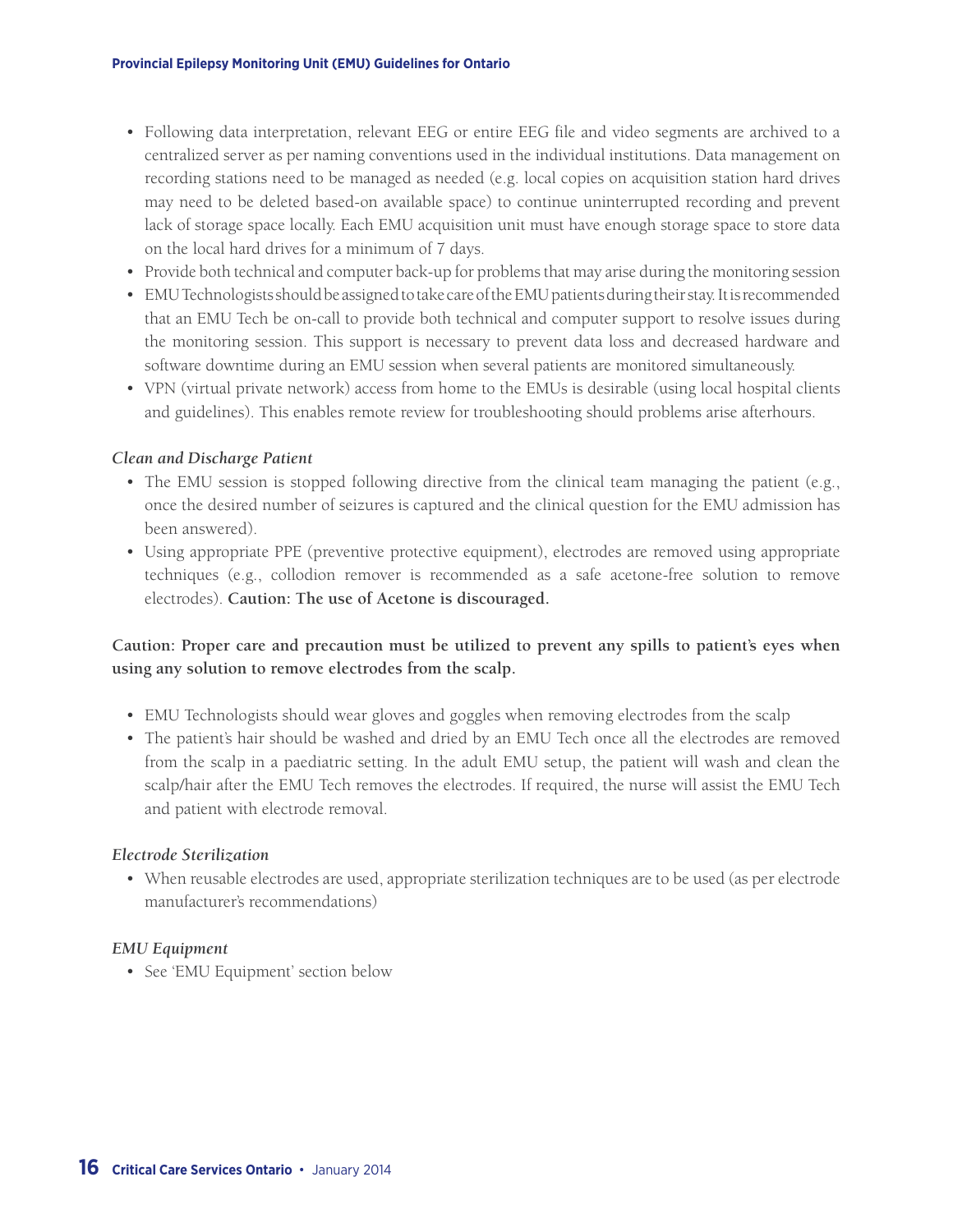### **3. EMU Nurse**

#### **Qualifications and Training:**

- 1. It is expected that at least 1 member of the nursing team be a Registered Nurse (RN)
- 2. Direct patient care may be provided by a Registered Nurse or a Registered Practical Nurse
- 3. Specialized training in EMU patient care management
- 4. Certification in Neuroscience Nursing (CNN) through Canadian Nurses Association preferred

#### **Responsibilities:**

#### *Orientation to the EMU*

- Review of safety guidelines
- • Roles of the team members
- Tour of the unit
- Safety checks as per organizational policy i.e., all equipment, including O2 and suction is functioning and available

#### *EMU Scalp Pre-Admission*

• Although the EMU Nurse may not be directly involved with the patient prior to admission, it is recommended the EMU Nurse be aware of the recommendations found in the 'Safety in the EMU' section of this document (page 25)

#### *EMU Scalp Recording Admission*

- • Discuss admission process with family and reviews orientation pamphlets/letters of information if available
- Review preadmission weaning of medication
- Document health history and nursing assessment, including:
	- • Vital signs, baseline O2 saturation, documented weight
	- Documented developmental age
	- • Comprehensive medication and seizure history (pre-seizure activity (aura), usual seizure activity, condition after seizure, history of status epilepticus, post-ictal psychosis, typical triggers)
	- • Documented allergies (e.g. some patients allergic to Phenytoin and benzodiazepines)
	- Medication reconciliation with pharmacy
	- • Ensure diet, activity restrictions noted
- • Vital sign monitoring to include temperature, HR, RR and BP frequency to be determined by patient stability and patient care orders
- • Ongoing safety monitoring as per organizational policies
- • Paediatrics ensure caregiver over 18 years of age present at all times if nurse not in room
- • Ensures non-medical staff participating in seizure observation have received instruction regarding seizure observation and their role in maintaining safety
- Ensure appropriate patients have an IV (may be saline lock) in place along with an EKG and O2 saturation monitor. On some patients, the EKG lead on EEG recording may be sufficient as only monitoring tool.

**Note:** There is no evidence to support all patients must have an IV, EKG and O2 saturation, and this is not practical in paediatrics and for those patients with pseudo-seizures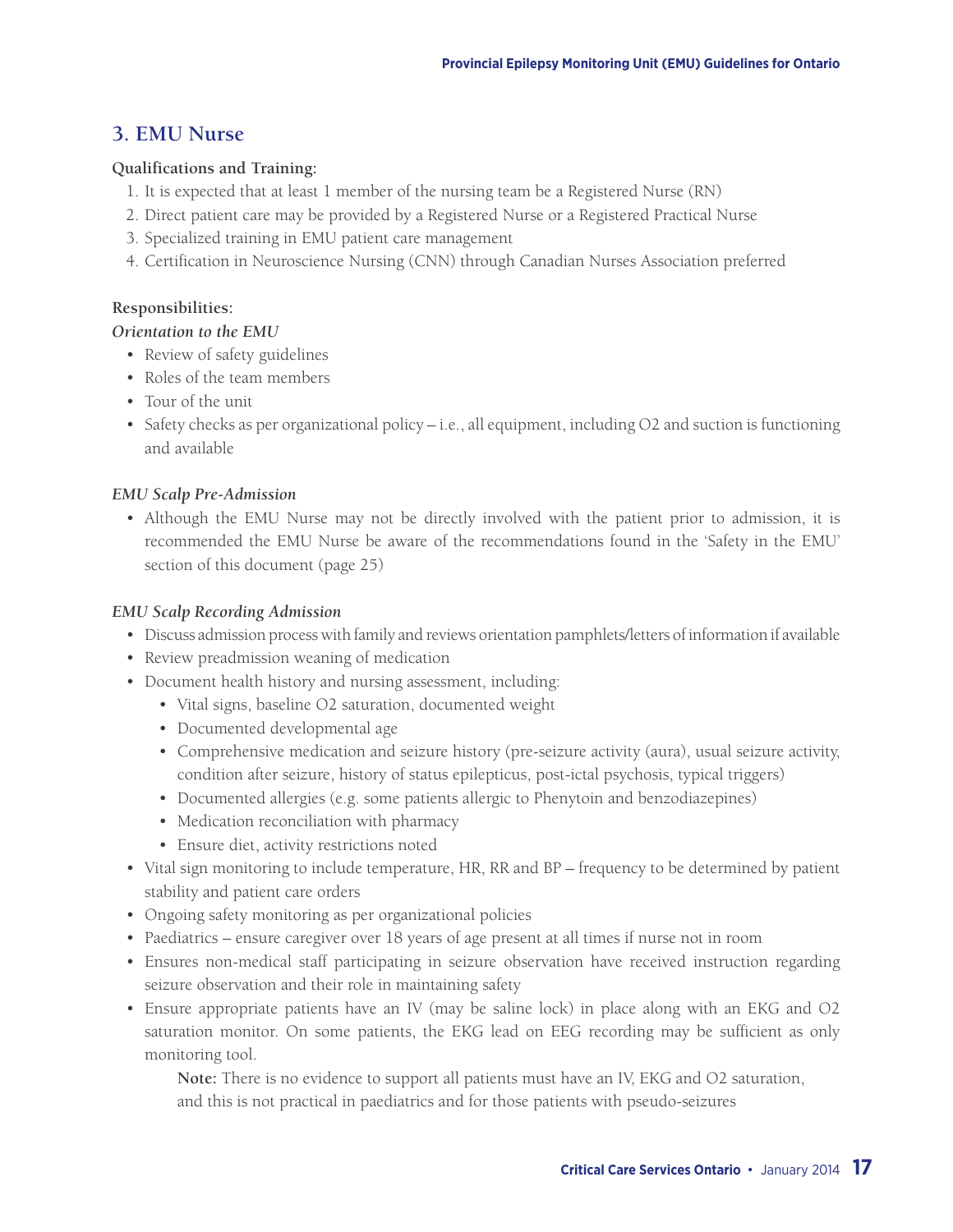- • IV and seizure drug knowledge: maintain current knowledge of IV assessment and maintenance skills, maintain current knowledge of relevant neurological medications (uses, side effects, etc.) and administer as ordered
- Taper and administer medications as ordered by physician/Nurse Practitioner
- • Ensure specific rescue medication on chart with individualized protocol for when to administer and when to notify physician/Nurse Practitioner
- Ensure rescue medication available on unit Q shift
- • Seizure safety and management: ensure environment is checked according to organizational policies to maintain a safe environment for the patient. Apply bumper pads to bed/crib as ordered, review safety measures with families (i.e., bed in lowest position, call bell within reach and functioning, bathroom emergency bell), ensure family, volunteer or staff supervise patient constantly – alarms must be on at all times.
- Ensure that a 'Falls Risk Assessment' is done upon admission and re-evaluated again with AED reduction – ensure patient wears non-slip footwear
- If restraints in place, document according to organization's Patient Restraint Policy
- Seizure record review proper documentation with caregivers Q shift
- Recognize basic EEG monitoring issues and liaise with EMU Technologist or other appropriate personnel to problem-solve as they arise
- • Ensure patient is always on the video feed (if available) from patient monitoring room, a nurse or appropriate caregiver is in the room for observation
- • Ensure best patient safety practice by intervening for patient and equipment safety during active and/ or violent ictal and/or postictal seizure stages
- Ensure that the emergency call button to the Security Department is functioning at times it is necessary to use for the protection of all involved in the case of a violent or acting out seizure stage
- • Ensure orders regarding length of time patient allowed to be disconnected from main recording unit for ambulatory monitoring devices
- • Monitor patient safety while in the shower (i.e., securely covers/protects EEG cables/electrodes and recording box during showering)
- • Manage seizures and status epilepticus using organizational standardized, evidence-based order sets and clinical pathways
- Ensure leads MRI-compatible if MRI is required
- Review discharge summary with family written by physician/Nurse Practitioner prior to discharge, including follow-up instructions and appointments
- • Ensure medication reconciliation is complete and patient has clear instructions regarding anticonvulsant therapy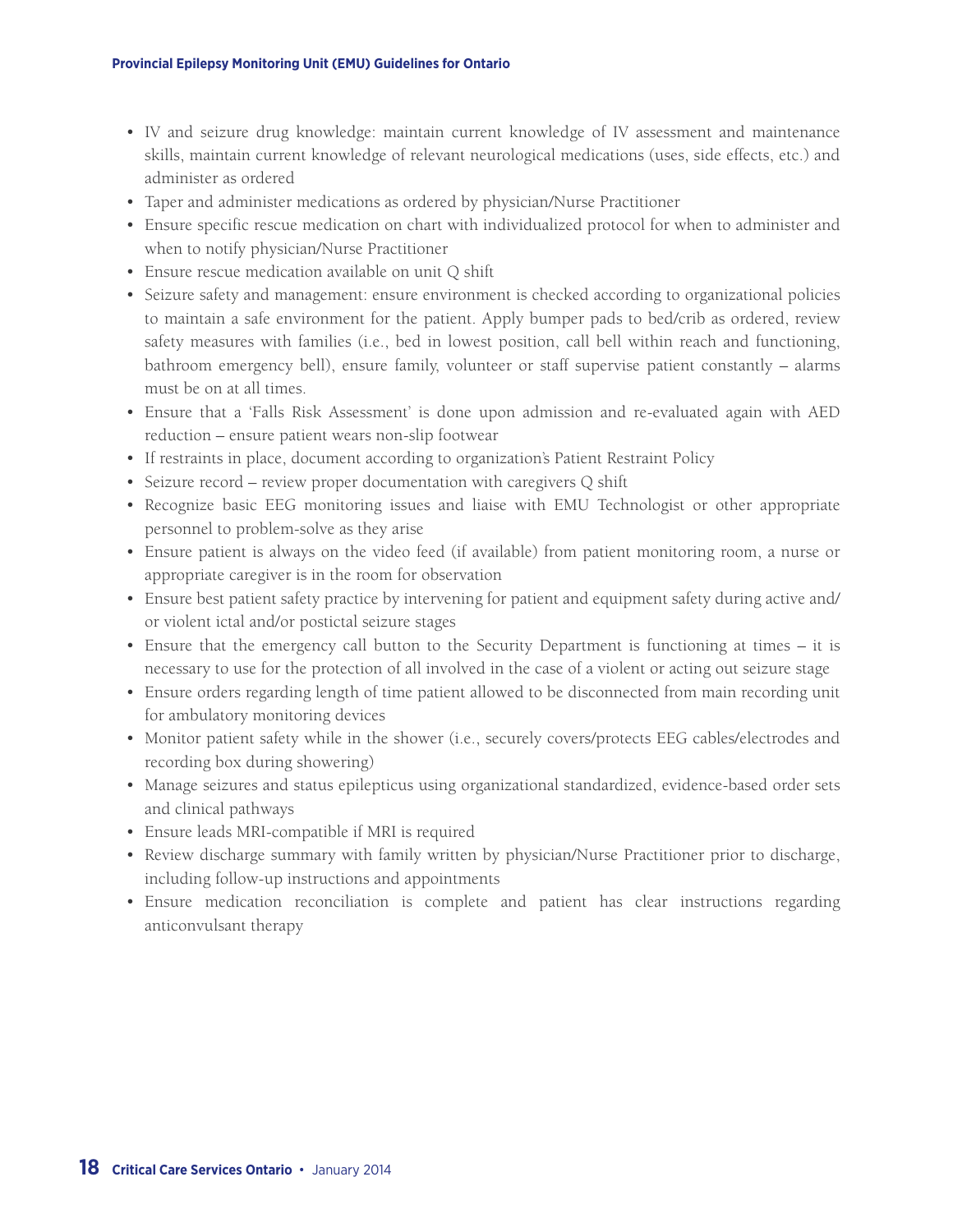### **4. Neuropsychologist**

The Neuropsychologist is a core member of the epilepsy monitoring unit and comprehensive epilepsy program.

#### **Qualifications and Training:**

- 1. Training and experience in clinical neuropsychology relevant to epilepsy
- 2. Registered with the College of Psychologists of Ontario (CPO) for the practice of clinical neuropsychology

#### **Role of Neuropsychologist within the EMU:**

- Patients who are deemed potential surgical candidates by an Epileptologist based-on clinical evaluation and video EEG monitoring will be referred to the Neuropsychologist for assessing the neuropsychological profile, need for further investigations, and the potential for post-operative neuropsychological deficits
- • Patients who had undergone epilepsy surgery will be evaluated to assess the post-operative neuropsychological profile, treatment recommendations and monitoring will be provided (if required)
- In addition, Epileptologists may request neuropsychological evaluation of patients with complex epilepsy who are not surgical candidates depending on the medical condition and management plan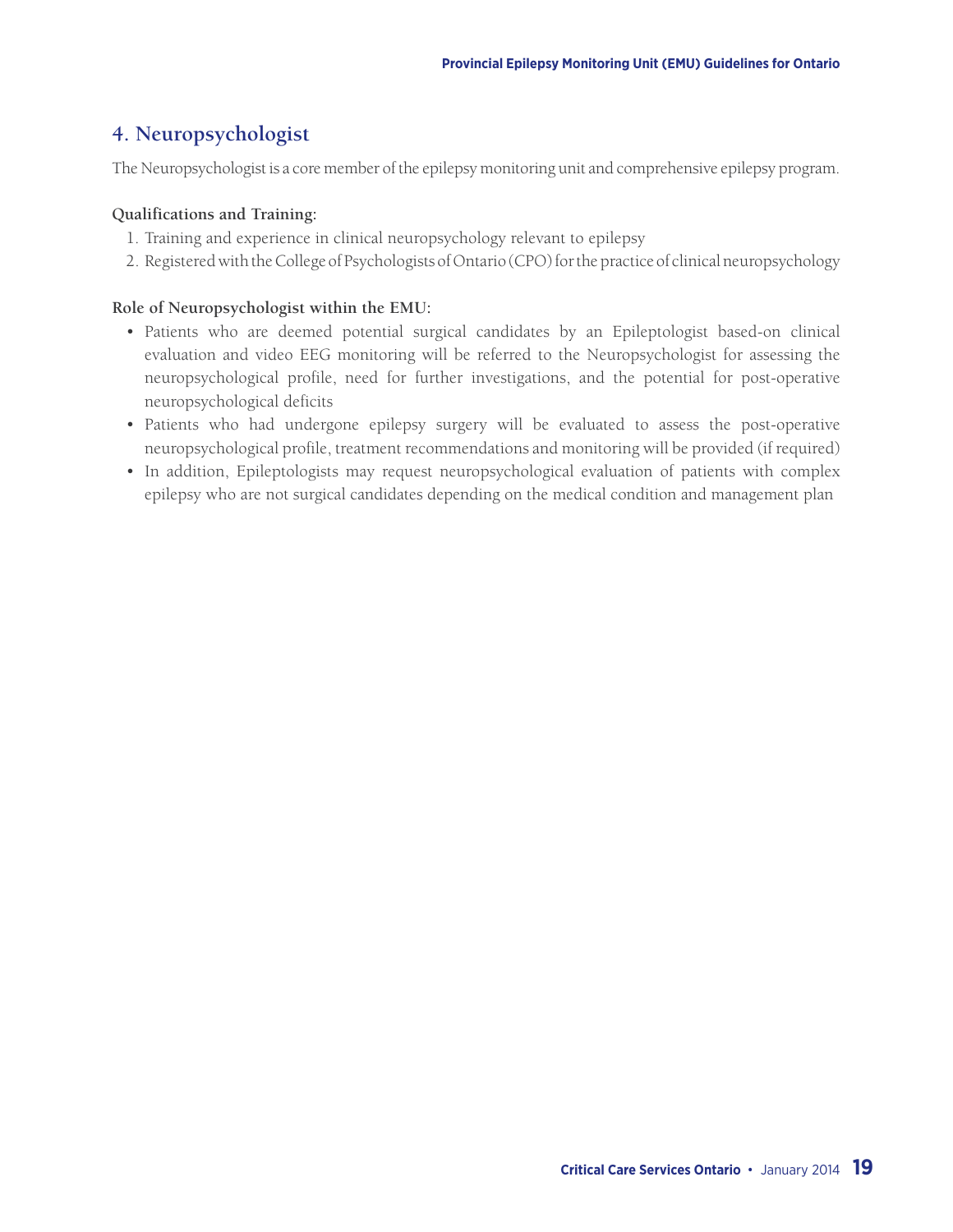## **5. Medical Social Worker/Clinical Psychologist/Psychiatrist/Community Epilepsy Liaison**

The Medical Social Worker/Clinical Psychologist/Psychiatrist/Community Epilepsy Liaison is a core member of the epilepsy monitoring unit comprehensive care team.

#### **Qualifications and Training**

#### *Medical Social Worker:*

- Training and experience in clinical social work relevant to intractable epilepsy
- • Master in Social Work
- • Registered as a social worker with the Ontario College of Social Workers and Social Service Workers (OCSWSSW)

#### *Clinical Psychologist:*

- Training in Clinical Psychology
- Doctoral degree in Psychology
- Registered with the College of Psychologists of Ontario (CPO) for the practice of Clinical Psychology

#### *Psychiatrist:*

- Training and experience in neuropsychiatry, consultation-liaison psychiatry, or psychiatry in those with epilepsy
- • Registered as a Fellow of the Royal College of Physicians and Surgeons of Canada (FRCPC)
- • Maintains an active license to practice psychiatry from the College of Physicians and Surgeons of Ontario (CPSO)

#### *Community Epilepsy Liaison:*

• This will be a staff member from the local Community Epilepsy Agency who has specialized training in epilepsy with knowledge of available community services and the day-to-day psychosocial needs of affected patients/families. This person will be a point of contact between the community and local EMU.

#### **Role of Medical Social Worker/Clinical Psychologist/Psychiatrist/Community Epilepsy Liaison within the EMU:**

• All patients deemed as potential candidates for epilepsy surgery, based-on seizure conference recommendation, will undergo evaluation by a Medical Social Worker and/or a Clinical Psychologist to assess the patient's psychosocial situation. In addition, Epileptologists may request the support of social work/psychology/psychiatry for assessment and intervention on behalf of patients with complex epilepsy who are not surgical candidates depending on the medical condition and management plan.

#### **Responsibilities:**

#### *The Medical Social Worker will:*

• Work collaboratively with the Epileptologist and epilepsy surgeon to understand the patient and family's social and emotional needs and how they impact the patient's medical condition and attitude toward medical treatment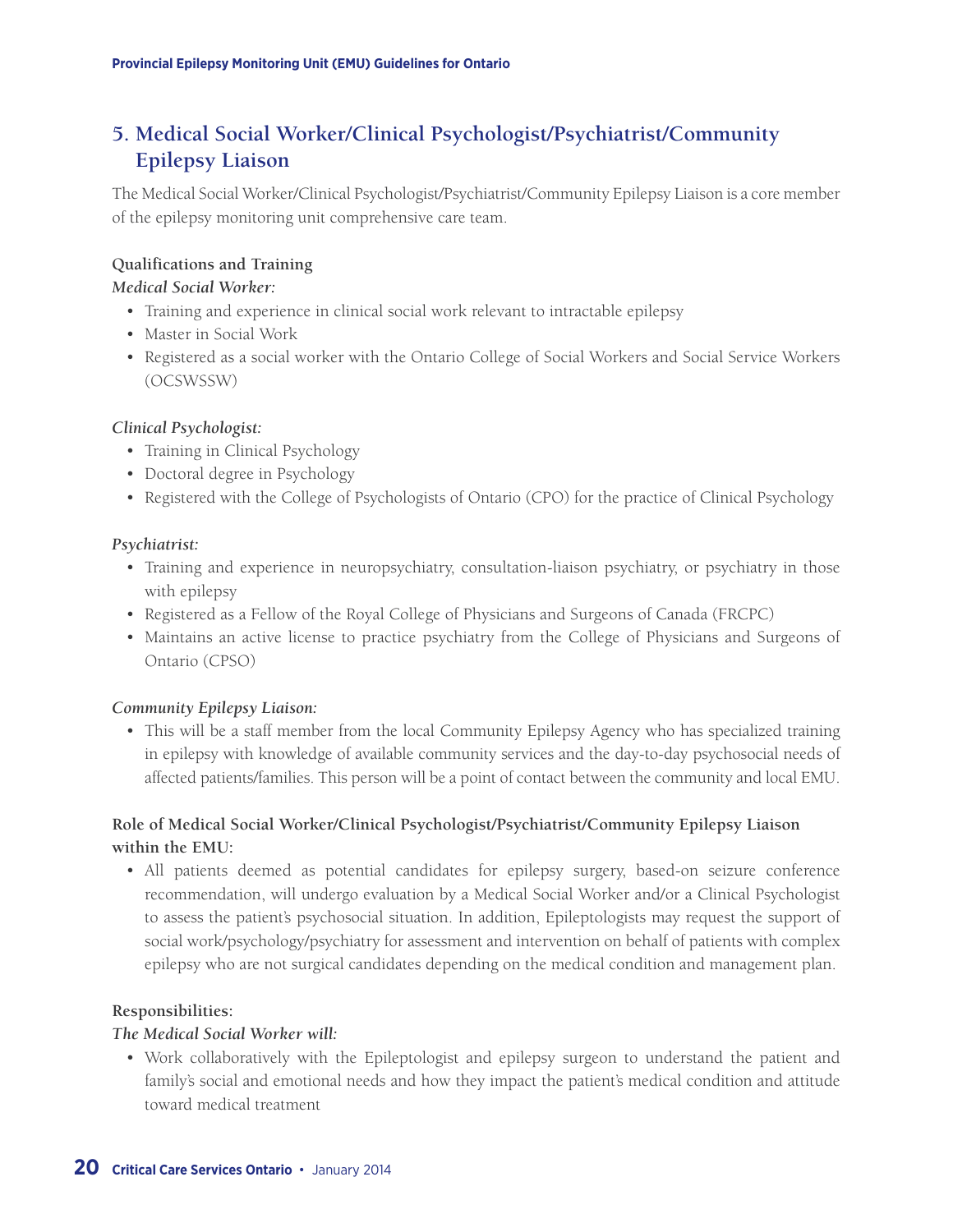- Work with patients and families to understand their beliefs about the illness
- • Work as a resource to the interdisciplinary team in responding to challenging patient and family situations
- • Support patients and families when required, to help manage feelings of anxiety regarding treatments including surgery, enabling the patient to obtain the greatest benefit from medical treatment
- • Work with the team in order to assist the patient in understanding a complex condition such as epilepsy
- Address patient and family needs related to resources, funding and advocacy
- • Provide individual, couple and family therapy as needed to support the wellbeing of the patient
- Assist with the transition service from paediatric to adult epilepsy care
- • On discharge, arrange for referral to Community Epilepsy Agency for community-based support services

#### *The Clinical Psychologist will:*

- • Assess and diagnose psychological disorders and/or adjustment issues, and report this to the multidisciplinary epilepsy team
- • Diagnose Conversion Disorder or other diagnoses in cases of Psychogenic Non-Epileptic Seizures (PNES)
- • Provide short-term treatment while an in-patient, if feasible, to the patient and/or family
- • Alleviate anxiety regarding treatments including surgery, enabling the patient to obtain the greatest benefit from medical treatment
- Help the patient understand and accept his/her medical condition
- • Treat patient's mood disorders, other psychological co-morbidities, and problems with self-esteem and independence
- • Assess and treat patients with psychogenic non-epileptic spells, and facilitate a referral for treatment/ Community Epilepsy Agency for PNES at the time of discharge
- • On discharge, arrange for appropriate psychological or mental health treatment, and referral to Community Epilepsy Agency

#### *The Psychiatrist will:*

- • Enable the Epileptologist and epilepsy surgeon to understand the biopsychosocial contributors to the patient's presentation as it pertains to their epilepsy care
- • Offer recommendations to the Epileptologist regarding further assessments, investigations, medication changes/interactions/side effects, or therapy options to optimize patient-centered care
- • Provide a biopsychosocial psychiatric evaluation of patients with complex epilepsy who are not surgical candidates
- • Provide psychiatric assessment, psychotherapy, and recommendations for ongoing follow-up options as appropriate for continuity of care
- • Enable the patient and their family to understand the biopsychosocial contributors to the patient's presentation as it pertains to their epilepsy care

#### *The Community Epilepsy Liaison will:*

- • Work in collaboration with the EMU Nurse, Social Worker and/or Mental Health Professional to provide psychosocial support pre- and post-surgery
- • Guide patients/families through the surgical decision-making process and assist them with generating questions in preparation for neurosurgical appointment
- Help patients/families to prepare for their visit to the EMU (what to expect during their stay)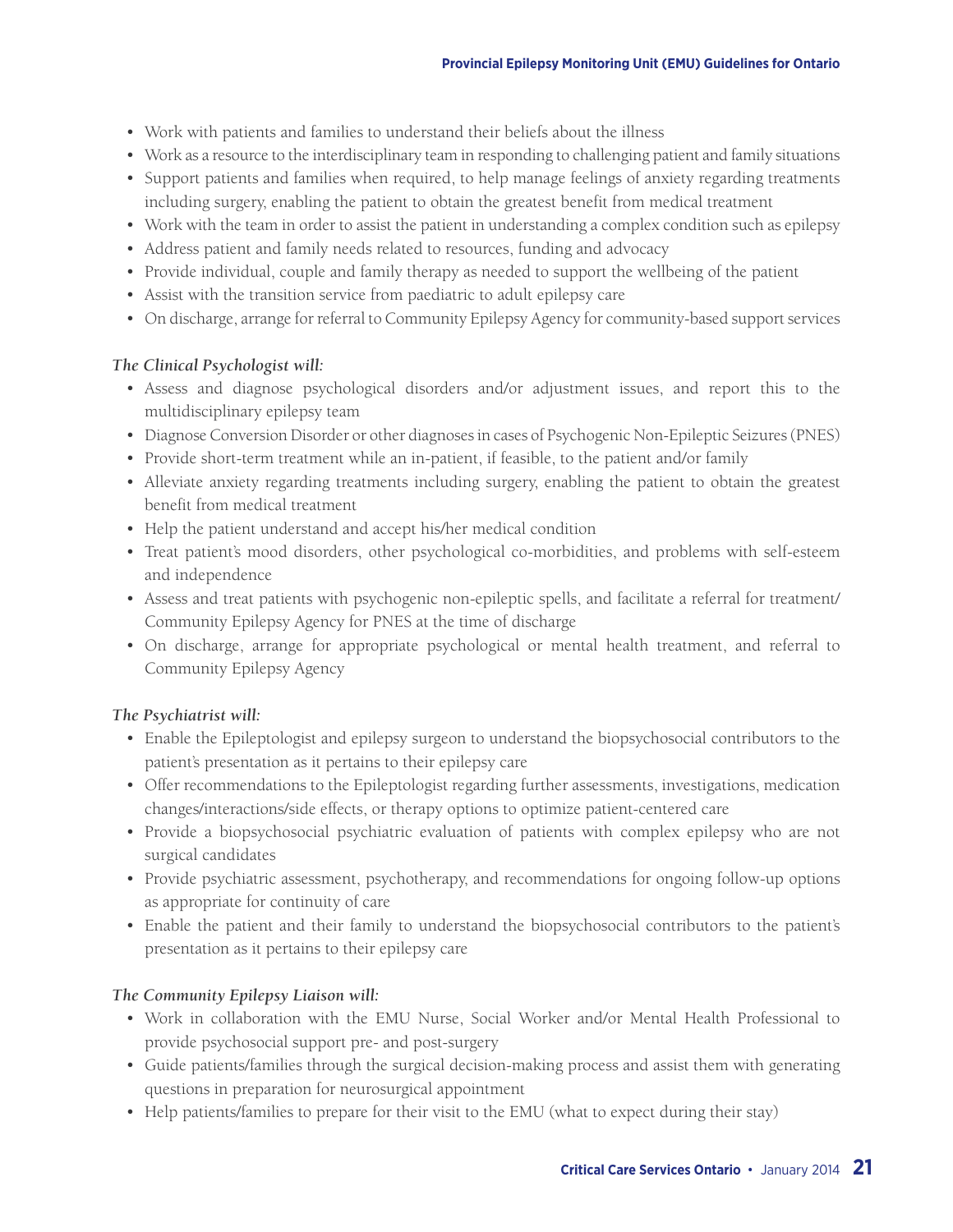- Provide patients/families with support to reduce their fear of surgery and to dispel any misconceptions
- • Connect patients/families with peer support and community-based surgery support groups to provide opportunities to share experiences about surgery
- Make weekly visits to the EMU to provide continuity of care to patients who are being monitored
- Help patients/families navigate community resources (disability, medication subsidies, respite, funding for medical devices, workplace accommodation, financial, etc.)
- • Assist patients/families with support as they adjust to life post-surgery with reintegration into community, school and workplace
- • Provide on-going support for patients who have been evaluated in the EMU who are not candidates for surgery, including patients with PNES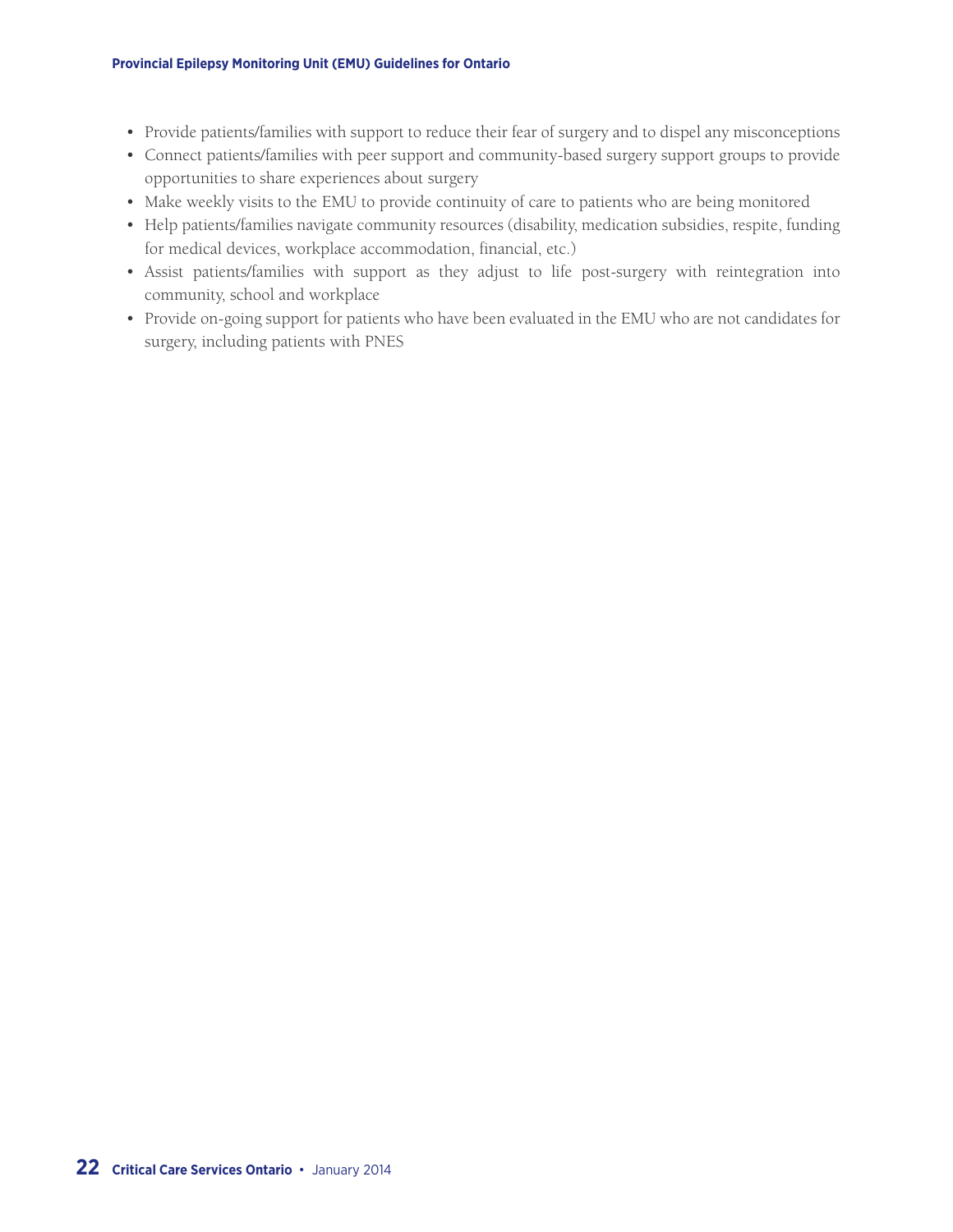## **EMU Equipment**

The equipment used for EMU monitoring should consist of the following and meet the minimal technical guidelines for EEG recording as mandated by the Canadian Society of Clinical Neurophysiologists (CSCN) task force.

Each EMU is comprised of a digital recording unit and review station.

#### **EEG Amplifier Specifications**

- • Minimum of 40 differential amplifier channels for EEG
- The amplifier box should have battery back-up and storage capacity for 20 to 30 minutes (or up to 500MB/1GB) of EEG data collection while the patient is disconnected from the main acquisition station (e.g., patient going to washroom/for short breaks etc.). This allows for the continuity of the EEG monitoring.
- For hospitals doing subdural strip or grid or depth electrode monitoring, a minimum of 128 channel capability for intracranial EEG recording is recommended along with a Digital Switch Matrix (DSM) application embedded in the acquisition software (for electrical stimulation studies). A constant current, biphasic pulse generator is used for eloquent cortex functional mapping.
- • Minimum of 4 channels of auxiliary inputs for EKG, EOG, EMG and Respiration Monitoring
- Sampling rate of 500 Hz or higher for analog to digital conversion
- Digital Precision of 16 bits or greater, to resolve voltage to 0.5 μV, is recommended
- • Common mode rejection should be 100 dB or greater at each amplifier output. Inter-channel cross-talk must be less than 1%, 40 dB down or less
- } *Please refer to McLachlan & Young (1999) for further details regarding EEG amplifier specifications*

#### **PC and Peripheral Device Specifications**

- Local hard drive should have appropriate storage capacity
- • Dual (full body and face) remotely adjustable PTZ (pan-tilt-zoom) high-definition colour video camera recording synchronized MPEG4 compressed video is preferred/recommended, or, a standard definition video camera (Mono) with PTZ & MPEG 4 as a minimum requirement
- Infrared imaging capability for low light conditions
- High quality omni-directional microphone for good quality sound pick-up
- Impedance testing function of recording amplifier
- • Manual push-button alarm in patient's room with markers annotated digitally on the EEG recording, and alarms at nursing station and remote viewing site
- • Continuous video and optional EEG streaming at nurses' station with software to adjust camera position
- • Adjustable camera position controls in patient's room
- Remote viewing capability of both real-time, elapsed and downloaded data
- • Continuous seizure, spike detection and option for compressed spectral array software

#### **Optional:**

• Dual screen monitors at review stations for simultaneous video and EEG display, minimum 18 inches for video display and 21 inches for EEG display can enhance data review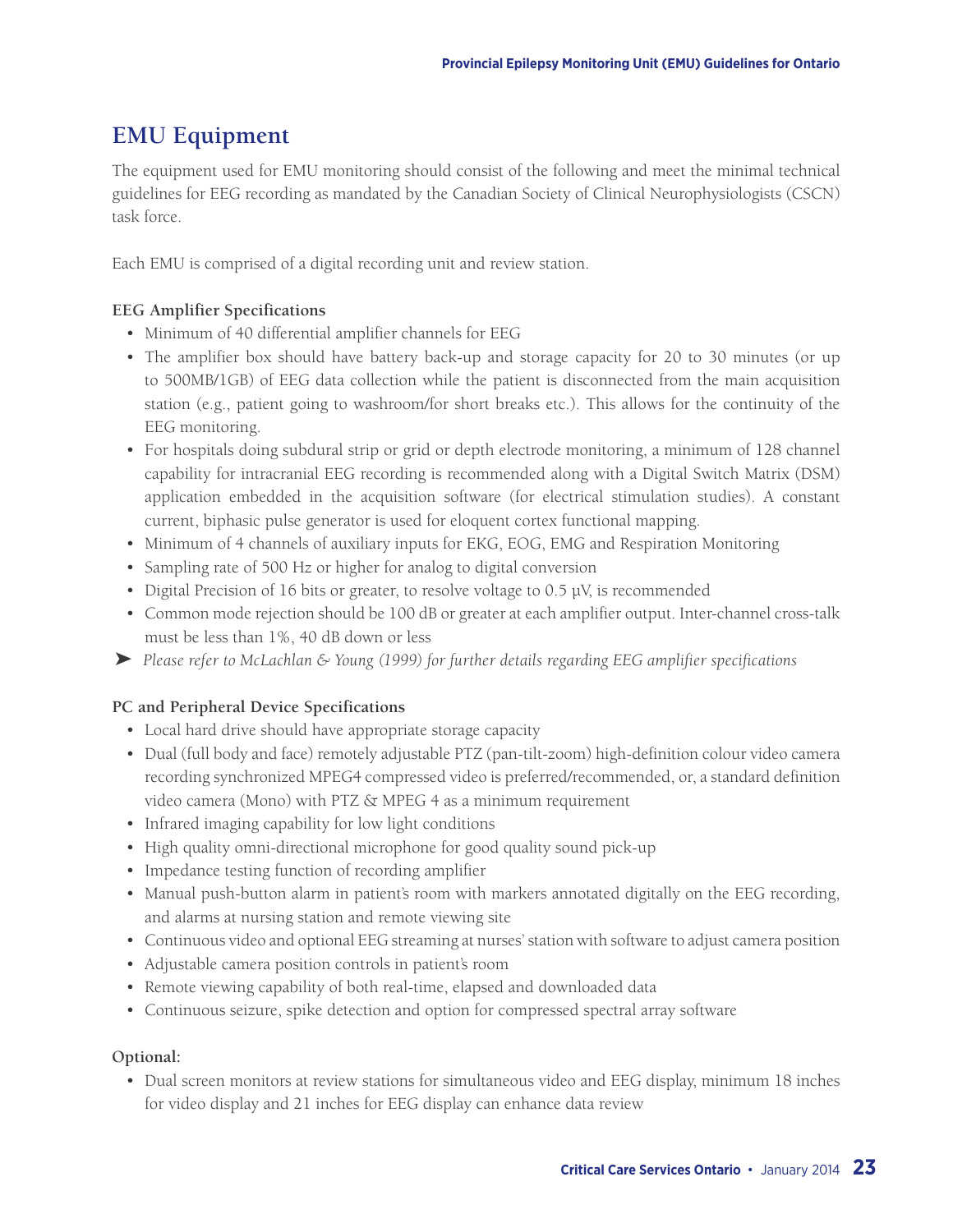• Recommended wired high-speed network (GB backbone) connection to a Storage Area Network (SAN) for long-term data storage

#### **Figure 1: Sample EMU Room Setup**



#### **Technological Considerations**

} *Please refer to McLachlan & Young (1999) for further details regarding technological considerations*

#### **Network and Storage**

- All EMU EEG data that is recorded is considered part of the patient's hospital records. Data retention of patient health records is guided by the Public Hospitals Act Reg. 965 (20 (3)) and Personal Health Information Protection Act (13 (1-2)). While local hospital policies vary, it is recommended to store full EMU EEG files in accordance with these Acts.
- • Local hospital policies of data retention also vary. Therefore, in accordance with these Acts, a patient's EMU EEG data and pruned video data must be retained and stored for a minimum of ten (10) years past the patient's eighteenth (18th) birthday, or as long as necessary to allow an individual to exhaust any recourse he or she may have with respect to request for access of their personal health information.
- • All EMU data must be stored on a centralized, encrypted and password protected server. There are many different types of servers that can be utilized. Consultation and recommendations by the Information Services Department will determine the ideal server required for each EMU lab. It is recommended that a SAN be the first choice in the type of server utilized.

**Note:** If a SAN is not utilized by the hospital(s), the IT Department's Network-Attached Storage (NAS) is an alternate storage option.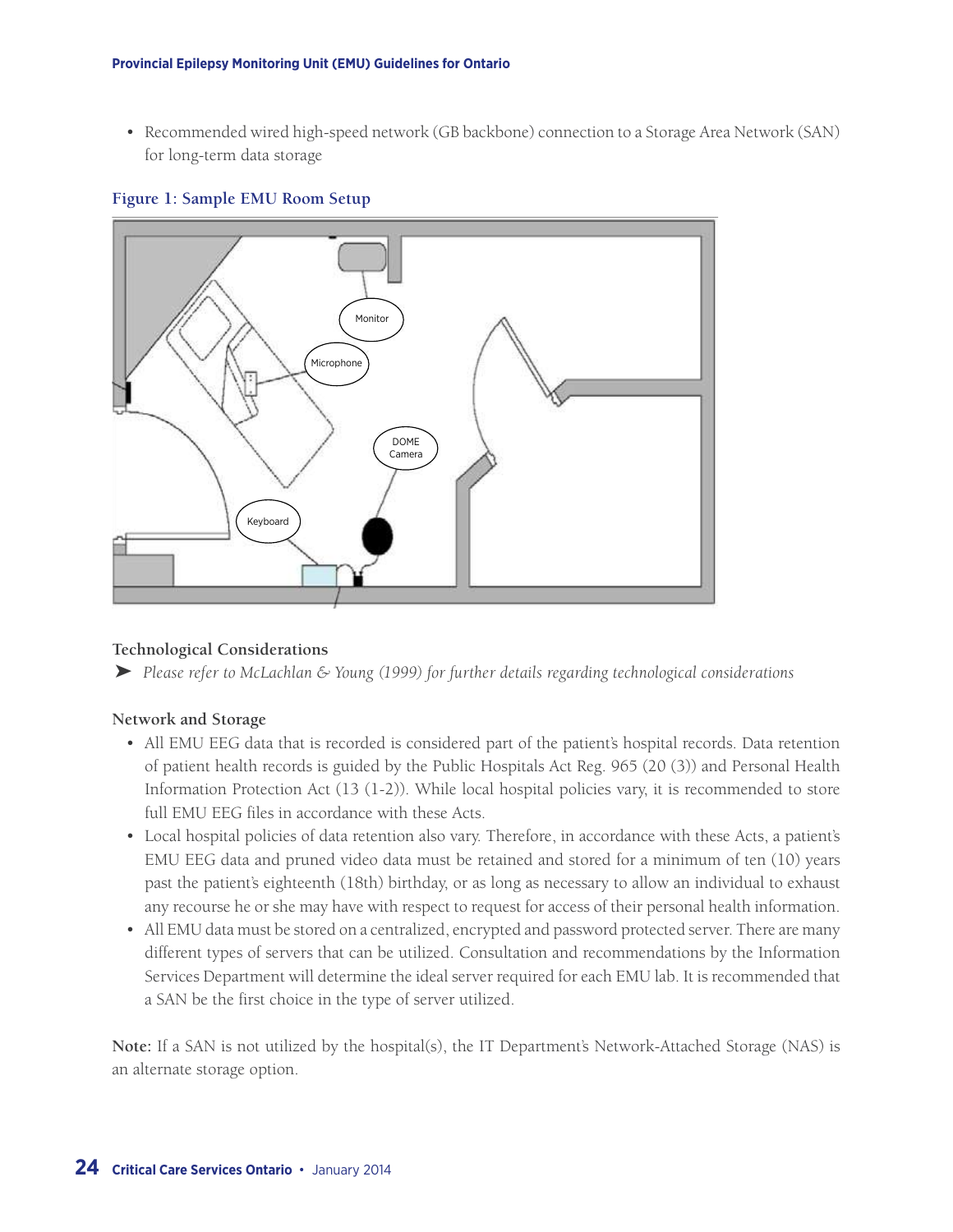## **Safety in the EMU**

#### **Areas for Consideration**

- 1. Screening procedures
- 2. Drug withdrawal
- 3. Monitoring and response to events including seizures
- 4. Communication with all members of the team, ICU
- 5. Discharge planning
- • Prolonged video-EEG monitoring is an acceptably safe procedure for both adults and paediatric patients. It has been estimated that about 1 death/year occurs while monitoring more than 5000 patients per year.
- } *Please refer to Noe and Drazkowski (2009), Atkinson, Hari, Schaefer and Shah (2012), Arrington, Ng, Troester, Kerrigan and Chapman (2013) and Phillips (2008) for further details regarding prolonged video-EEG monitoring safety*
- • Though rare, adverse events can occur from issues such as falls, cardiac arrhythmias, and postictal psychosis
- } *Please refer to Shafer et al. (2011), Dobesberger et al. (2011), Noe and Drazkowski (2009) and Atkinson, Hari, Schaefer and Shah (2012) for further details regarding adverse events*
- Rates of status epilepticus in EMUs have been reported to range from 0-3%
- } *Please refer to Noe and Drazkowski (2009), Dobesberger et al. (2011), Yen et al. (2001) and Rose et al. (2003) for further details regarding rates of status epilepticus*

The American Epilepsy Society formed a working group to review best practices regarding safety of patients admitted to EMUs.

} *Please refer to Shafer et al. (2012) for details on best practices, admission & patient safety* 

#### **Summary of Recommendations**

#### **1. Pre-Admission**

- a. Each patient at admission should have a care plan, level of activity, level of monitoring, mechanisms for drug withdrawal and discharge plans
- b. Establishment of a chain of command and decision making of patient care must be known by all members of the team

#### **2. Admission and Monitoring**

- a. Safety procedures related to electrode placement and technology issues see role of EMU Technologist
- b. Education of patients and families, caregivers regarding seizure observation and safety issues
- c. Protocols in place to respond to seizures and medical events see role of the EMU Epileptologist
- d. Seizure precautions and seizure first aid, monitoring of vital signs see role of the nurse
- e. Communication between members of the team, on call physicians, referring physicians

#### **3. Discharge Planning**

a. Seizure conference and follow-up in comprehensive epilepsy clinic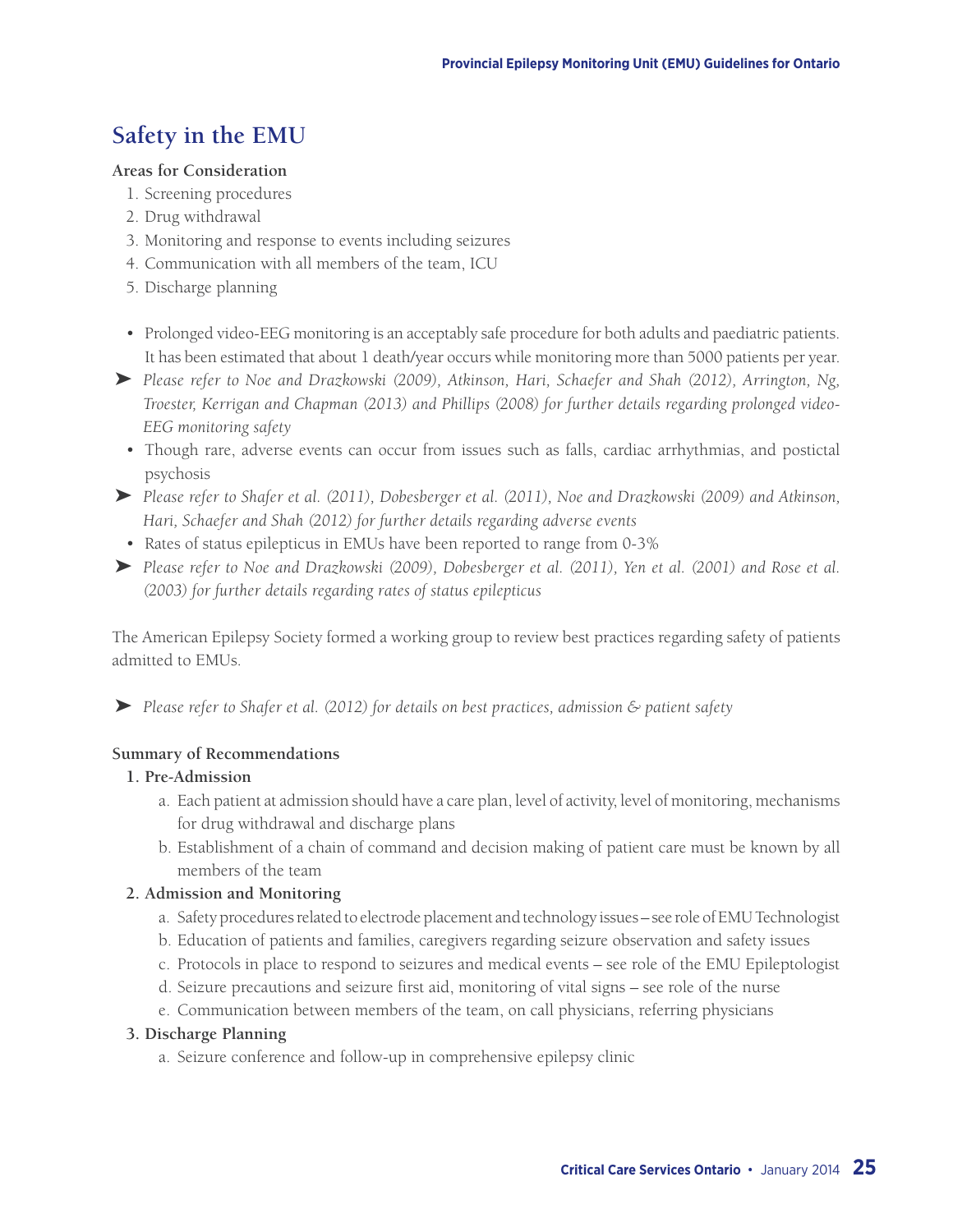## **References**

Arrington, D. K., Ng, Y. T., Troester, M. M., Kerrigan, J. F., & Chapman, K. E. (2013). Utility and safety of prolonged video-EEG monitoring in a tertiary pediatric epilepsy monitoring unit. Epilepsy & Behavior, 27(2), 346-350.

Atkinson, M., Hari, K., Schaefer, K., & Shah, A. (2012). Improving safety outcomes in the epilepsy monitoring unit. Seizure, 21(2), 124-127.

Bolton, C. F., Benstead, T. J., Grand'Maison, F., Tardif, G. S., & Weston, L. E. (2000). Minimum standards for electromyography in Canada: a statement of the Canadian Society of Clinical Neurophysiologists. The Canadian Journal of Neurological Sciences, 27(4), 288-291.

Brenner, R. P., Drislane, F. W., Ebersole, J. S., Grigg-Damberger, M., Hallett, M., Herman, S. T., ... & Tatum, W. O. (2008). Guideline twelve: Guidelines for long-term monitoring for epilepsy. Journal of Clinical Neurophysiology, 25(3), 170-180.

Carlson, C. (2009). First Do No Harm: Safety in the Epilepsy Monitoring Unit. Epilepsy Currents, 9(6), 162-163.

Chatrian, G. E. (1985). Ten percent electrode system for topographic studies of spontaneous and evoked EEG activity. Am J Electroencephalogr Technol, 25, 83-92.

Dobesberger, J., Walser, G., Unterberger, I., Seppi, K., Kuchukhidze, G., Larch, J., ... & Trinka, E. (2011). Video-EEG monitoring: Safety and adverse events in 507 consecutive patients. Epilepsia, 52(3), 443-452.

Jarrar, R., Buchhalter, J., Williams, K., McKay, M., & Luketich, C. (2011). Technical tips: Electrode safety in pediatric prolonged EEG recordings. American journal of electroneurodiagnostic technology, 51(2), 114.

Jasper, H. H. (1958). The ten twenty electrode system of the international federation. Electroencephalography and clinical neurophysiology, 10, 371-375.

Lee, J. W., & Shah, A. (2013). Safety in the EMU: Reaching Consensus. Epilepsy Currents, 13(2), 107-109.

McLachlan, R., & Young, B. (1999). Minimal standards for digital/quantitative electroencephalography in Canada. The Canadian Journal of Neurological Sciences, 26(2), 153-153.

Mizrahi, E. M. (1999). Pediatric electroencephalographic video monitoring. Journal of clinical neurophysiology, 16(2), 100-110.

Noe, K. H., & Drazkowski, J. F. (2009, June). Safety of long-term video-electroencephalographic monitoring for evaluation of epilepsy. In Mayo Clinic Proceedings (Vol. 84, No. 6, pp. 495-500). Elsevier.

Phillips, L. A. (2008). Death in epilepsy monitoring unit raises questions about safety policies and practice standards. Neurology Today, 8(16), 1-15.

Pramuka, M., Hendrickson, R., Zinski, A., & Van Cott, A. C. (2007). A psychosocial self-management program for epilepsy: A randomized pilot study in adults. Epilepsy & Behavior, 11(4), 533-545.

Rose, A. B., McCabe, P. H., Gilliam, F. G., Smith, B. J., Boggs, J. G., Ficker, D. M., ... & Bazil, C. W. (2003). Occurrence of seizure clusters and status epilepticus during inpatient video-EEG monitoring. Neurology, 60(6), 975-978.

Sackellares, J. C. (1987). Long-Term Monitoring in Epilepsy. Journal of Clinical Neurophysiology, 4(4), 417-418.

Shafer, P. O., Buelow, J., Ficker, D. M., Pugh, M. J., Kanner, A. M., Dean, P., & Levisohn, P. (2011). Risk of adverse events on epilepsy monitoring units: a survey of epilepsy professionals. Epilepsy & Behavior, 20(3), 502-505.

Shafer, P. O., Buelow, J. M., Noe, K., Shinnar, R., Dewar, S., Levisohn, P. M., ... & Barkley, G. L. (2012). A consensus-based approach to patient safety in epilepsy monitoring units: Recommendations for preferred practices. Epilepsy & Behavior.

Shanske, S., Arnold, J., Carvalho, M., & Rein, J. (2012). Social Workers as Transition Brokers: Facilitating the Transition From Pediatric to Adult Medical Care. Social Work in Health Care, 51(4), 279-295.

Valton, L., & Mascott, C. R. (2004). What is the role of neuropsychological testing in the investigation and management of pharmacologically intractable partial epilepsy?. Revue neurologique, 160, 5S154.

Yen, D. J., Chen, C., Shih, Y. H., Guo, Y. C., Liu, L. T., Yu, H. Y., ... & Yiu, C. H. (2001). Antiepileptic Drug Withdrawal in Patients with Temporal Lobe Epilepsy Undergoing Presurgical Video-EEG Monitoring. Epilepsia, 42(2), 251-255.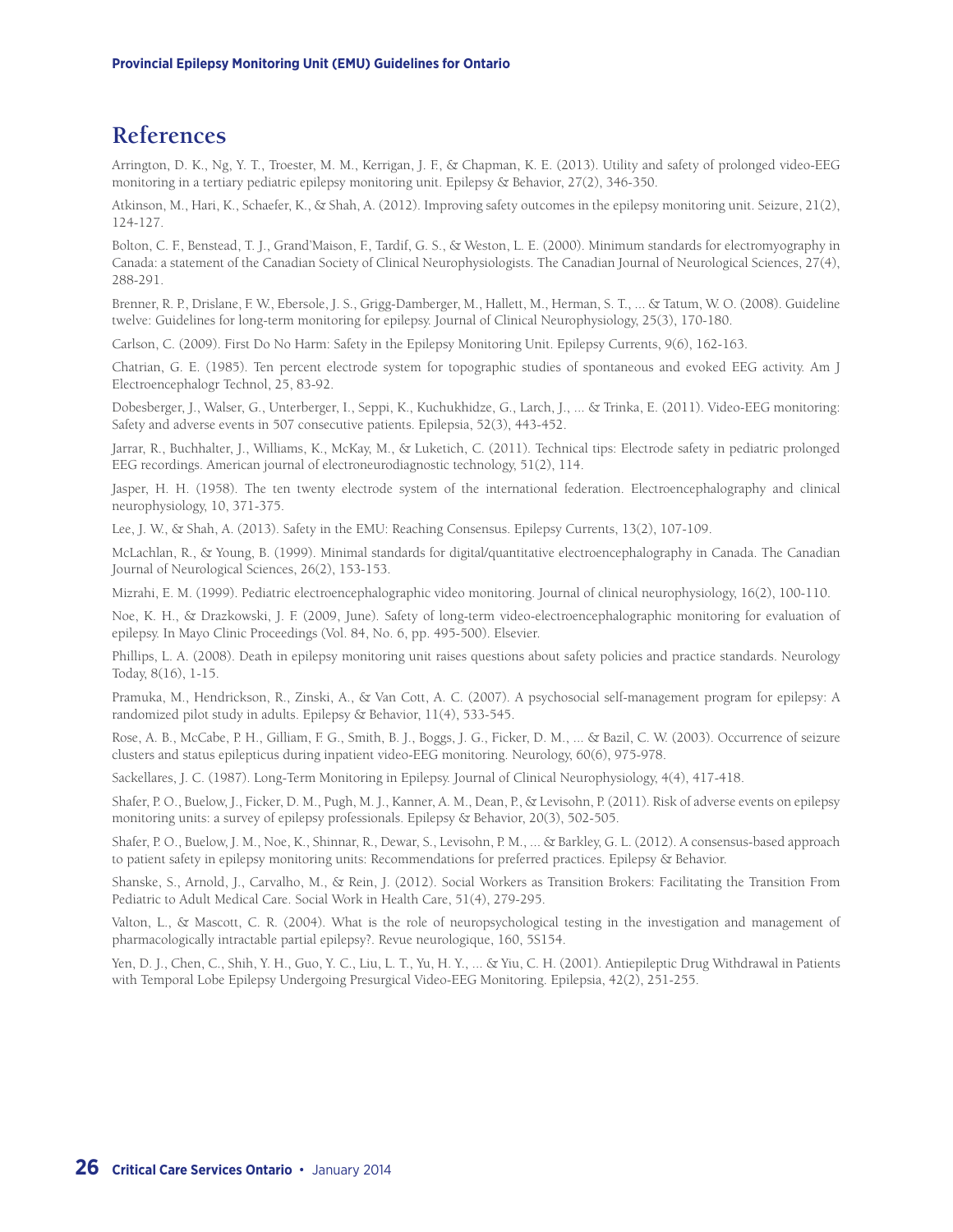# **Appendix 1: Product Material Safety Data Sheet (MSDS) Attachments**

**MSDS – GALENOVA COLLODION FLEXIBLE (CAT # CO610-050 2011 04 29)**

**MSDS – MAVIDON COLLODION KEGOC (CAT MD0002–6T 2013 06 20)**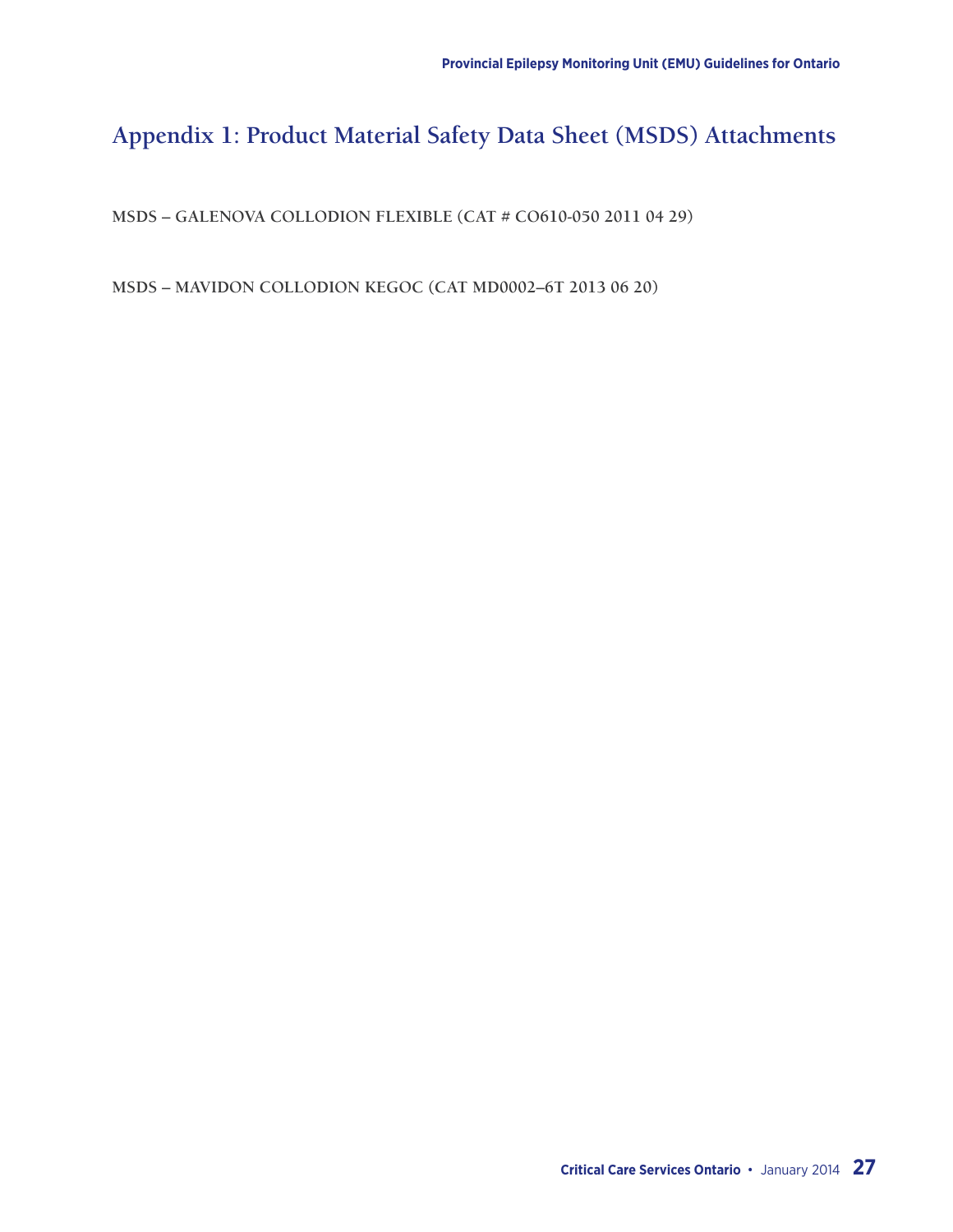## **Appendix 2: Suggested Management of Acute Seizures during EMU Admission**

#### **Adult Patients (an example of acute management of generalized tonic-clonic seizures)**

- **1.** Time seizure
- **2.** If longer than 3 minutes or cluster of seizures\* (without recovery in between):
	- a. ABC (assessment of airway, respiration, circulation)
	- b. Midazolam 5mg each cheek
	- c. If seizure does not stop within 1-3 min: call MD on call and obtain IV access
- **3.** If cluster of seizures (with recovery in between):
	- a. ABC (assessment of airway, respiration, circulation)
	- b. Lorazepam 2mg tablet sublingual once
	- c. May repeat if necessary after 5 minutes
	- d. If cluster continues, call physician on call and obtain intravenous access
- **4.** If respiratory/cardiac system is compromised, call your emergency response team to assess need of intubation or transfer to ICU
- **5.** Initiation of intravenous treatment: at the discretion of physician on call
- *\* Cluster of seizures: more than 3 seizures within 30 minutes*

#### **Paediatric Patients**

During an EMU admission, the patient's anti-epileptic drugs (AEDs) might be tapered/given at a lower dose to enable seizures to occur. This is especially done when the patient has infrequent seizures.

For the patient's safety, all patients admitted to the EMU should be assessed as to their need of IV access (i.e., IV saline lock).

#### *Seizure management in infants (age >1 month), children and adolescents:*

For seizures lasting >5 minutes or presence of clusters of seizures (more than 3 seizures in 30 minutes):

- 1. ABC (assessment of airway, respiration, circulation)
- 2. Consider the following medications:

| Lorazepam              |    | <b>Diazepam</b>                                                              |    | <b>Midazolam</b>                                    |
|------------------------|----|------------------------------------------------------------------------------|----|-----------------------------------------------------|
| IV: 0.1mg/kg           | or | IV: 0.3mg/kg                                                                 |    | Intranasal: 0.2mg/kg                                |
| Buccal/SL: 0.1mg/kg    |    |                                                                              |    | Buccal: 0.5mg/kg                                    |
| PR: 0.1mg/kg           |    | PR: 0.5 mg/kg                                                                | Ωľ |                                                     |
| IV/PR/SL max: 4mg/dose |    | $IV$ max $\cdot$<br><5yrs: 5mg/dose<br>≥5yrs: 10mg/dose<br>PR max: 20mg/dose |    | IN max: 5mg (1ml)/nostril<br>Buccal max: 10mg (2ml) |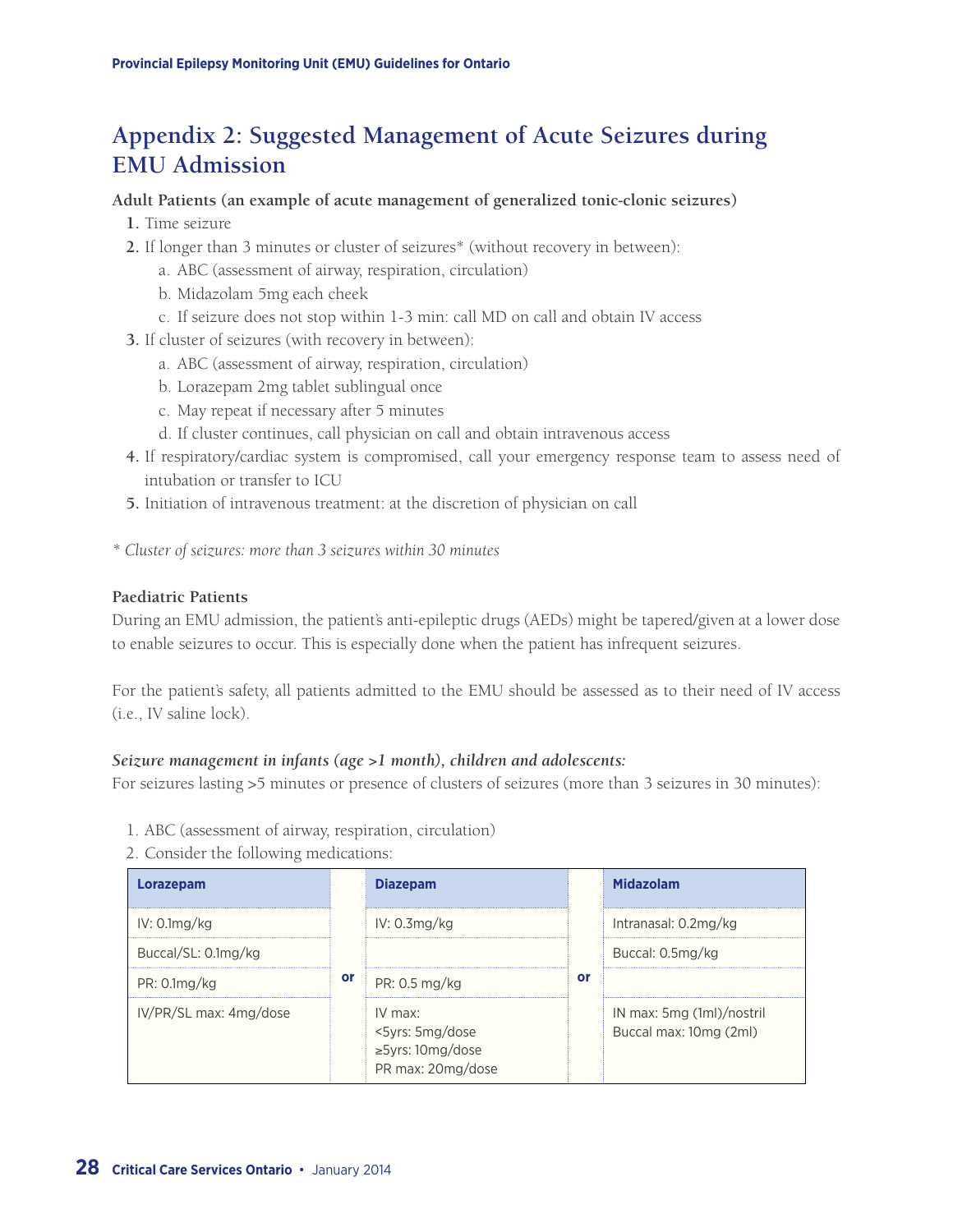May repeat another dose if seizures continue after 5 minutes. Consider loading with IV fosphenytoin, IV phenytoin or IV phenobarbital if seizures continue after another 5 minutes (initiate status epilepticus treatment).

If respiratory/cardiac system is compromised, call your emergency response team to assess need of intubation or transfer to ICU.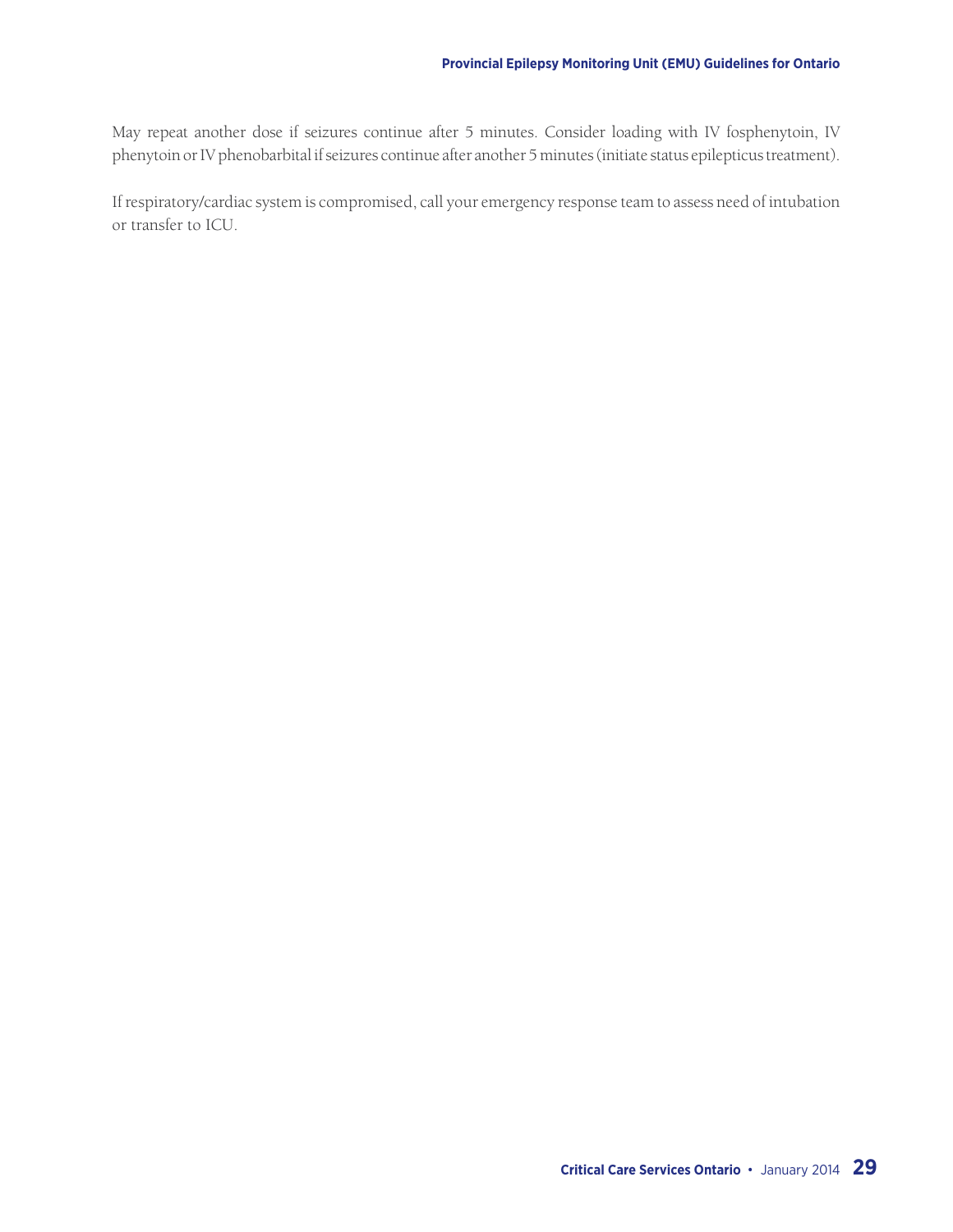# **Appendix 3: Ontario Epilepsy Centres Providing Further Information Regarding Monitoring**

| <b>Organization Name</b>                   | <b>Contact Person and Title</b>           | <b>Contact Information</b>                |
|--------------------------------------------|-------------------------------------------|-------------------------------------------|
| University Health Network (UHN)            | Dr. Richard Wennberg<br>Epileptologist    | $(416) 603 - 5927$                        |
|                                            | Nat Shampur<br><b>EMU Technologist</b>    | (416) 603-5800, ext. 6144                 |
| The Hospital for Sick Children (Sick Kids) | Dr. Cristina Go<br>Epileptologist         | (416) 813-7654, ext. 228101               |
|                                            | Rohit Sharma<br><b>EMU Technologist</b>   | $(416)$ 813-6545                          |
| London Health Sciences Centre (LHSC)       | Dr. Jorge Burneo<br>Epileptologist        | (519) 663-3464<br>jorge.burneo@lhsc.on.ca |
|                                            | Elyse Sandison<br><b>EMU Technologist</b> | elyse.sandison@lhsc.on.ca                 |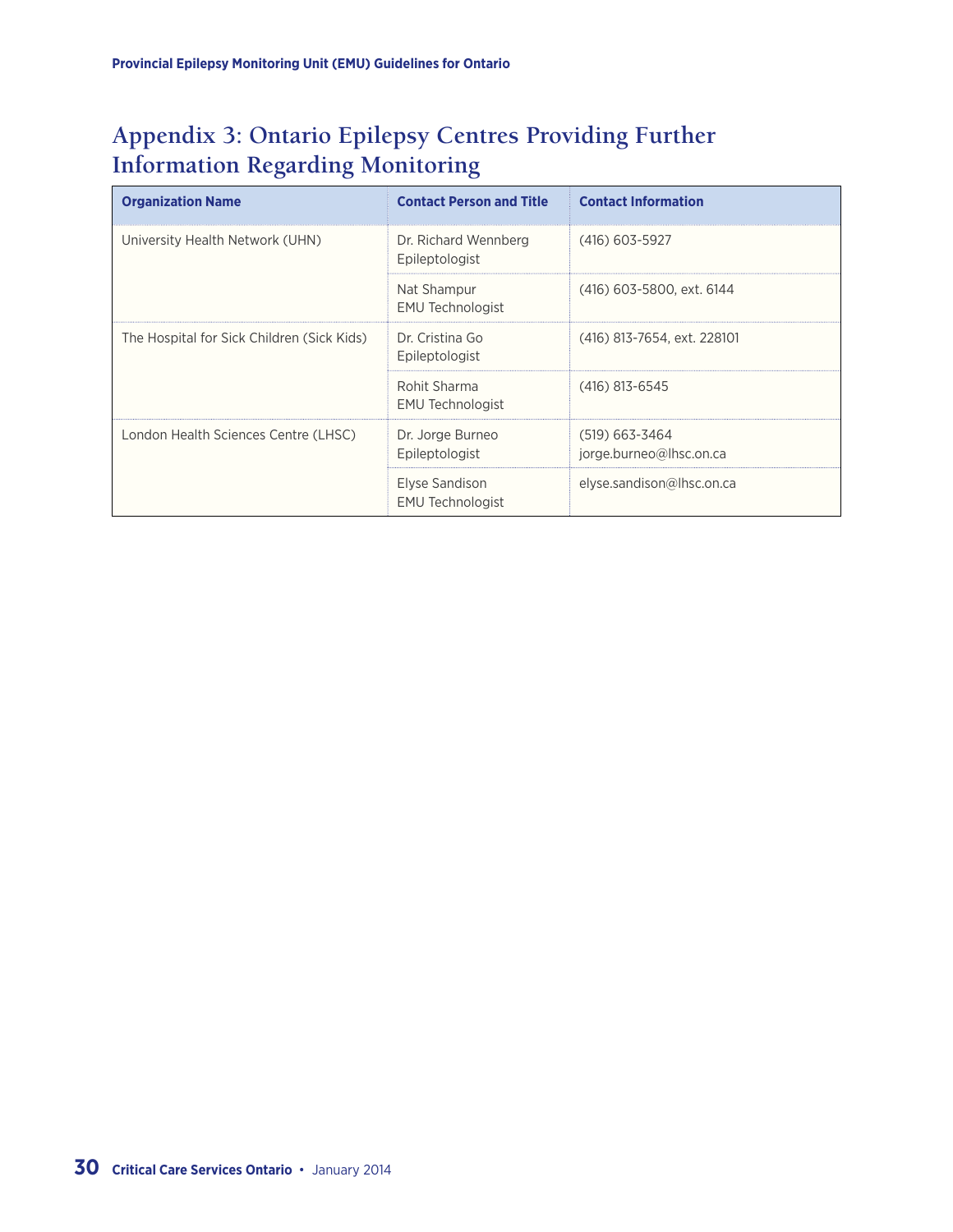| <b>Name</b>                 | <b>Title/Role</b>                                            | <b>Organization</b>                            |
|-----------------------------|--------------------------------------------------------------|------------------------------------------------|
| Dr. Carter Snead (Co-Chair) | Paediatric Neurologist                                       | The Hospital for Sick Children                 |
| Brenda Flaherty (Co-Chair)  | <b>Executive Vice President</b><br>& Chief Operating Officer | <b>Hamilton Health Sciences</b>                |
| Dr. Jorge Burneo            | Adult Neurologist                                            | London Health Sciences Centre                  |
| Dr. Sandrine De Ribaupierre | Paediatric Neurosurgeon                                      | <b>London Health Sciences Centre</b>           |
| Pat Elliot-Miller           | <b>CNE and VP Patient Services</b>                           | Children's Hospital of Eastern Ontario         |
| Liz Ferguson                | Director, Centre for Brain and Behaviour                     | The Hospital for Sick Children                 |
| Laurie Gould                | <b>EVP Patient-Centred Care</b>                              | <b>London Health Sciences Centre</b>           |
| Dr. Ayman Hassan            | Neurologist                                                  | Thunder Bay Regional Health<br>Sciences Centre |
| Kathryn LeBlanc             | Director, Neurosciences                                      | <b>Hamilton Health Sciences</b>                |
| Dr. Athen MacDonald         | Paediatric Neurologist                                       | Kingston General Hospital                      |
| David McNeil                | Vice President Clinical Programs/CNO                         | <b>Health Sciences North</b>                   |
| Janet Newton                | <b>Clinical Director</b>                                     | University Health Network                      |
| Kirk Nylen                  | Manager, Knowledge Translation/Ops                           | Ontario Brain Institute                        |
| Dr. Rajesh RamachandranNair | Paediatric Neurologist                                       | McMaster Children's Hospital / HHS             |
| Mary Secco                  | <b>Executive Director</b>                                    | The Epilepsy Support Centre, London            |
| Dr. Laurene Sellers         | Family Practice Physician                                    |                                                |
| Dr. Michelle Shapiro        | Adult Epileptologist                                         | <b>Hamilton Health Sciences</b>                |
| Rosie Smith                 | Director of Adult Services                                   | Epilepsy Toronto                               |
| Mike Tierney                | <b>VP Clinical Programs</b>                                  | The Ottawa Hospital                            |
| Dr. Taufik Valiante         | Adult Neurosurgeon                                           | University Health Network                      |
| Dr. Sharon Whiting          | Paediatric Neurologist                                       | Children's Hospital of Eastern Ontario         |

# **Appendix 4: Epilepsy Implementation Task Force (EITF) Membership**